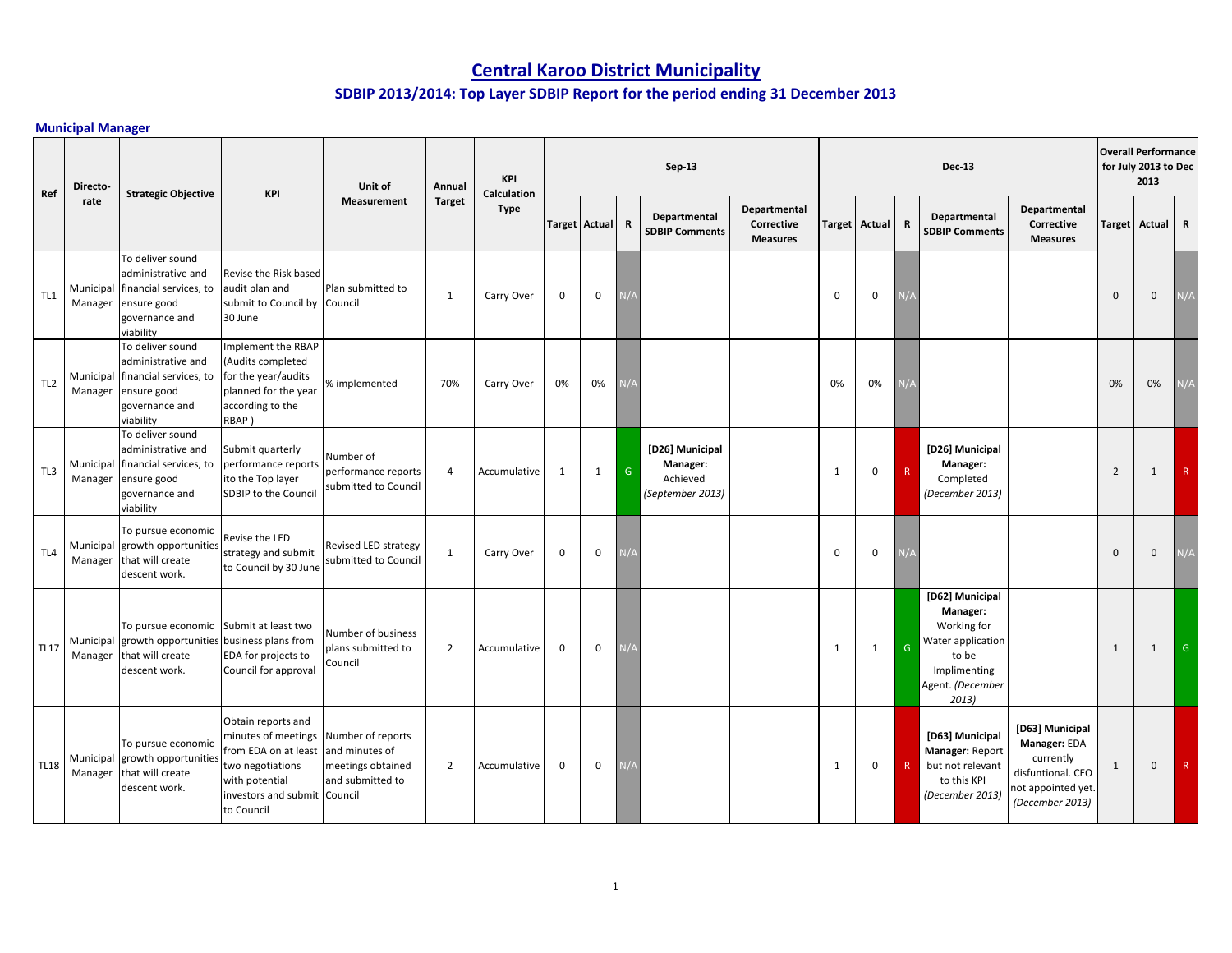| Directo-<br>Ref<br>rate | <b>Strategic Objective</b> | KPI                                                                                                                              | Unit of                                                                                                                                                                                          | Annual                                                                                                                  | KPI<br>Calculation |              |                 |   | Sep-13         |                                                                                         |                                               |              |               | <b>Dec-13</b> |                                                                                                                                                                                                                                                           |                                                                     | <b>Overall Performance</b><br>for July 2013 to Dec<br>2013 |                 |   |
|-------------------------|----------------------------|----------------------------------------------------------------------------------------------------------------------------------|--------------------------------------------------------------------------------------------------------------------------------------------------------------------------------------------------|-------------------------------------------------------------------------------------------------------------------------|--------------------|--------------|-----------------|---|----------------|-----------------------------------------------------------------------------------------|-----------------------------------------------|--------------|---------------|---------------|-----------------------------------------------------------------------------------------------------------------------------------------------------------------------------------------------------------------------------------------------------------|---------------------------------------------------------------------|------------------------------------------------------------|-----------------|---|
|                         |                            |                                                                                                                                  |                                                                                                                                                                                                  | <b>Measurement</b>                                                                                                      | <b>Target</b>      | <b>Type</b>  | Target Actual R |   |                | Departmental<br><b>SDBIP Comments</b>                                                   | Departmental<br>Corrective<br><b>Measures</b> |              | Target Actual | R             | Departmental<br><b>SDBIP Comments</b>                                                                                                                                                                                                                     | Departmental<br>Corrective<br><b>Measures</b>                       |                                                            | Target Actual R |   |
| <b>TL21</b>             | Municipal<br>Manager       | To facilitate effective meeting of the<br>stakeholder<br>participation.                                                          | Facilitate the<br>District<br>Intergovernmental<br>Forum (Technical)                                                                                                                             | Number of meetings<br>held                                                                                              | $\overline{2}$     | Accumulative | $\mathbf 0$     | 0 |                |                                                                                         |                                               | $\mathbf{1}$ | 0             |               | [D27] Municipal<br>Manager: Not<br>able to have due<br>to MM's program<br>(December 2013)                                                                                                                                                                 | [D27] Municipal<br>Manager: Plan for<br>new year<br>(December 2013) | -1                                                         | $\mathbf 0$     | R |
| <b>TL22</b>             |                            | To deliver sound<br>administrative and<br>Municipal financial services, to<br>Manager ensure good<br>governance and<br>viability | The number of<br>people from<br>employment equity<br>target groups<br>employed in the<br>three highest levels<br>of management in<br>compliance with a<br>municipality's<br>approved equity plan | Number of people<br>from employment<br>equity target groups<br>employed in the<br>three highest levels<br>of management | $\overline{1}$     | Accumulative | $\mathbf{0}$    | 9 | $\overline{B}$ | [D74] Municipal<br>Manager: 9 of 16<br>is within EE target<br>group (September<br>2013) |                                               | $\Omega$     | 0             |               | [D74] Municipal<br>Manager:<br>Unchanged for<br>October (October<br>2013)<br>[D74] Municipal<br>Manager:<br>updated<br>continuesly<br>(November 2013)<br>[D74] Municipal<br>Manager: No<br>appointments<br>made in 3 highest<br>levels (December<br>2013) |                                                                     | $\mathbf{0}$                                               | 9               |   |

## **Summary of Results: Municipal Manager**

| <b>Total KPIs 8</b>          |              |
|------------------------------|--------------|
| Well Met                     | - 1          |
| Extremely                    |              |
| KPI                          |              |
| Met                          | O            |
| KPI Well                     |              |
| <b>KPI Met</b>               | $\mathbf{1}$ |
| Met                          | O            |
| <b>KPI Almost</b>            |              |
| Met                          | 3            |
| Measured 3<br><b>KPI Not</b> |              |
| Yet                          |              |
| <b>KPI Not</b>               |              |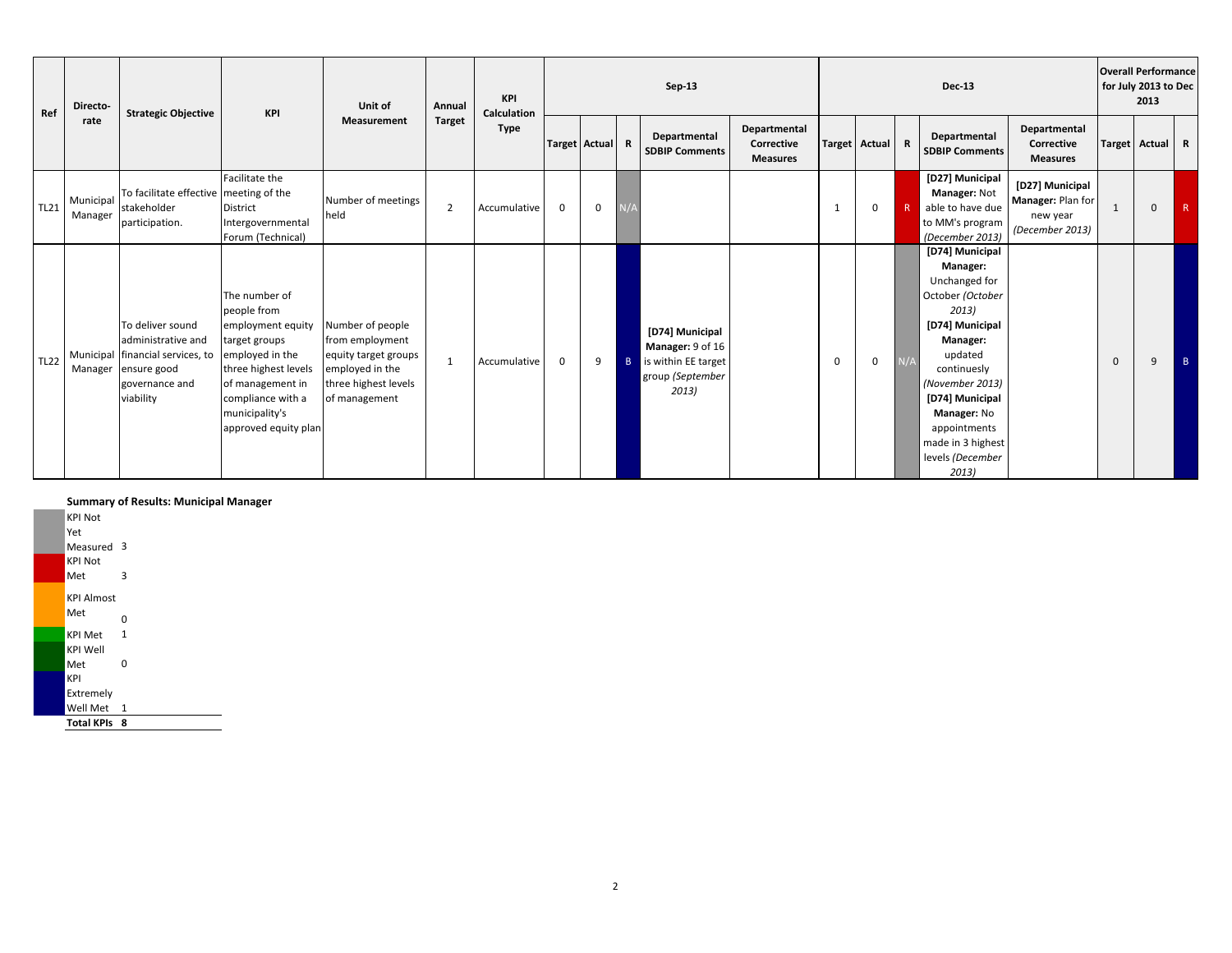| Ref | Directo-                              | <b>Strategic Objective</b>                                                                                               | <b>KPI</b>                                                                         | Unit of                                   | Annual        | <b>KPI</b><br>Calculation |                      |             |             | Sep-13                                                                                     |                                               |               |             |              | <b>Dec-13</b>                                                                                                                                                                                                                                                                                                                                                                                                                                                                 |                                               |             | <b>Overall Performance</b><br>for July 2013 to Dec<br>2013 |             |
|-----|---------------------------------------|--------------------------------------------------------------------------------------------------------------------------|------------------------------------------------------------------------------------|-------------------------------------------|---------------|---------------------------|----------------------|-------------|-------------|--------------------------------------------------------------------------------------------|-----------------------------------------------|---------------|-------------|--------------|-------------------------------------------------------------------------------------------------------------------------------------------------------------------------------------------------------------------------------------------------------------------------------------------------------------------------------------------------------------------------------------------------------------------------------------------------------------------------------|-----------------------------------------------|-------------|------------------------------------------------------------|-------------|
|     | rate                                  |                                                                                                                          |                                                                                    | Measurement                               | <b>Target</b> | <b>Type</b>               | <b>Target Actual</b> |             | $\mathbf R$ | Departmental<br><b>SDBIP Comments</b>                                                      | Departmental<br>Corrective<br><b>Measures</b> | <b>Target</b> | Actual      | $\mathbf R$  | Departmental<br><b>SDBIP Comments</b>                                                                                                                                                                                                                                                                                                                                                                                                                                         | Departmental<br>Corrective<br><b>Measures</b> |             | <b>Target Actual</b>                                       | $\mathbf R$ |
| TL5 | <b>Corporate Services</b><br>Services | To deliver sound<br>administrative and<br>Corporate financial services, to<br>ensure good<br>governance and<br>viability | Host a staff wellness<br>day by 30 June                                            | Staff Wellness day<br>hosted              | $\mathbf{1}$  | Carry Over                | $\mathbf 0$          | 0           | N/t         | [D70] Director<br>Corporate<br>Services: Target<br>30 June<br>(September 2013)             |                                               | $\mathbf 0$   | $\mathbf 0$ | N/4          | [D70] Director<br>Corporate<br>Services: Wellness<br>only planned for<br>January (October<br>2013)<br>[D70] Director<br>Corporate<br>Services: Done by<br>David in January<br>(November 2013)<br>[D70] Director<br>Corporate<br>Services: Mr<br>Maans will<br>organise<br>(December 2013)                                                                                                                                                                                     |                                               | $\mathbf 0$ | $\boldsymbol{0}$                                           | N/A         |
| TL6 | Services                              | To deliver sound<br>administrative and<br>Corporate financial services, to<br>ensure good<br>governance and<br>viability | Review the<br><b>Employment Equity</b><br>plan and submit to<br>Council by 30 June | Plan reviewed and<br>submitted to Council | 1             | Carry Over                | $\mathbf 0$          | $\mathbf 0$ | N/A         | [D71] Director<br>Corporate<br>Services: In<br>process with<br>review.<br>(September 2013) |                                               | $\mathbf 0$   | 1           | $\mathbf{B}$ | [D71] Director<br>Corporate<br>Services:<br>Reviewed by EE<br>Consultative<br>Forum 12 April<br>2013 & 12 August<br>2013/Labour<br>Forum 10<br>September 2013<br>(October 2013)<br>[D71] Director<br>Corporate<br>Services:<br>Submitted to HR<br>Committee in<br>November, but<br>meeting was<br>cancelled<br>(November 2013)<br>[D71] Director<br>Corporate<br>Services:<br>Reviewed by EE<br>Consultative<br>Forum 12 April<br>2013 & 12 August<br>2013/Labour<br>Forum 10 |                                               | $\mathbf 0$ | $\mathbf{1}$                                               | B           |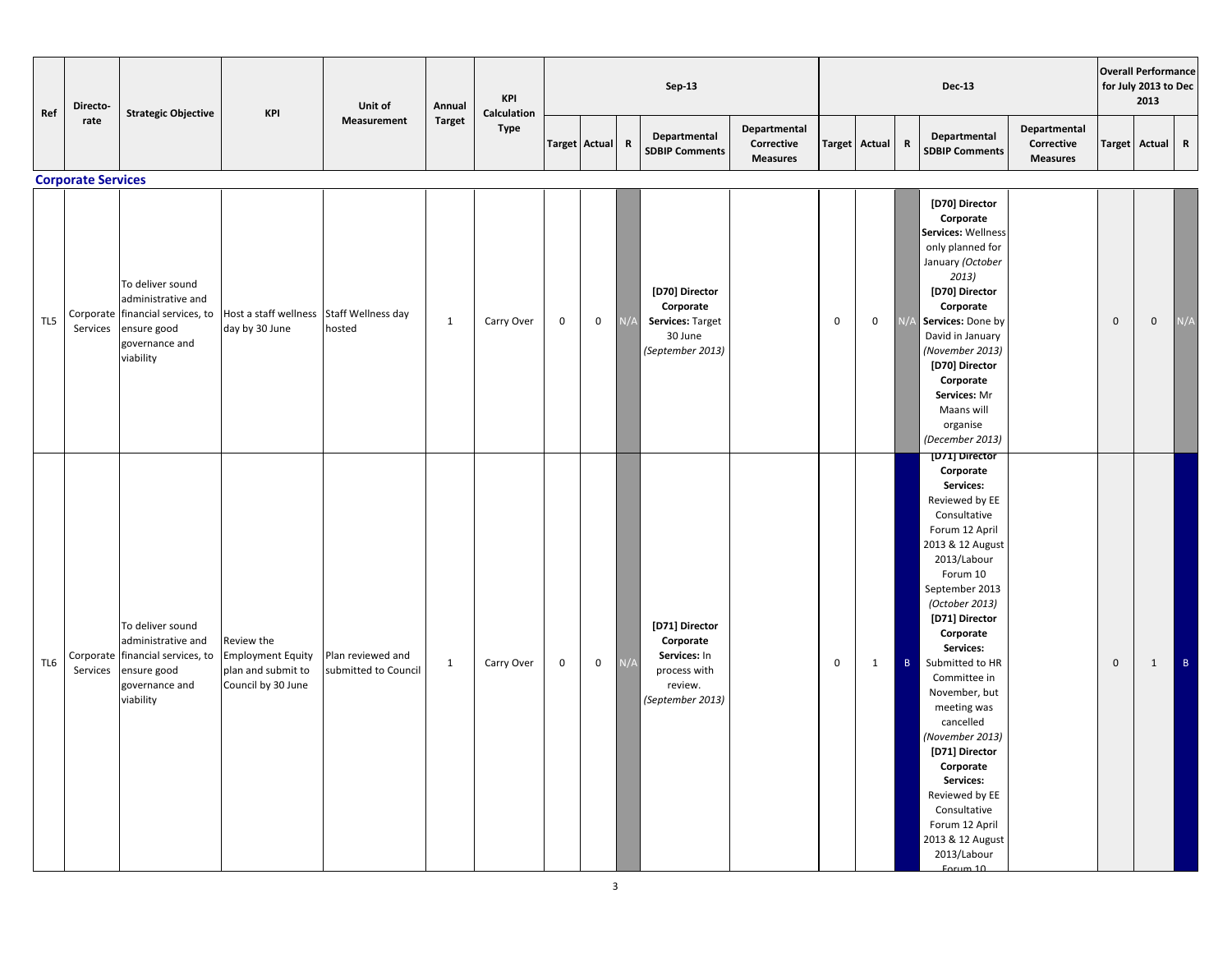| Ref         | Directo-              | <b>Strategic Objective</b>                                                                                               | <b>KPI</b>                                                                                      | Unit of                                               | Annual        | Sep-13<br><b>KPI</b><br>Calculation |              |                 |     |                                                                                                                                                        |                                                                                                                                       |               |                  | <b>Dec-13</b> |                                                                                                                                                                                                                                                                                                                |                                               | <b>Overall Performance</b><br>for July 2013 to Dec<br>2013 |              |                         |
|-------------|-----------------------|--------------------------------------------------------------------------------------------------------------------------|-------------------------------------------------------------------------------------------------|-------------------------------------------------------|---------------|-------------------------------------|--------------|-----------------|-----|--------------------------------------------------------------------------------------------------------------------------------------------------------|---------------------------------------------------------------------------------------------------------------------------------------|---------------|------------------|---------------|----------------------------------------------------------------------------------------------------------------------------------------------------------------------------------------------------------------------------------------------------------------------------------------------------------------|-----------------------------------------------|------------------------------------------------------------|--------------|-------------------------|
|             | rate                  |                                                                                                                          |                                                                                                 | <b>Measurement</b>                                    | <b>Target</b> | <b>Type</b>                         |              | Target Actual R |     | Departmental<br><b>SDBIP Comments</b>                                                                                                                  | Departmental<br>Corrective<br><b>Measures</b>                                                                                         | <b>Target</b> | Actual           | $\mathbf R$   | Departmental<br><b>SDBIP Comments</b>                                                                                                                                                                                                                                                                          | Departmental<br>Corrective<br><b>Measures</b> | <b>Target</b>                                              | Actual       | $\mathbf R$             |
| TL7         | Corporate<br>Services | To deliver sound<br>administrative and<br>financial services, to<br>ensure good<br>governance and<br>viability           | Develop skills of staff<br>(Actual total training<br>expenditure/total<br>operational budget)   | % of total<br>operational budget<br>spent on training | 0.30%         | Carry Over                          | 0%           | 0%              |     | [D72] Director<br>Corporate<br><b>Services: Training</b><br>only for Technical<br>Services. Memo to<br>J Majoor w.r.t.<br>bursary.<br>(September 2013) |                                                                                                                                       | 0%            | 0%               |               | [D72] Director<br>Corporate<br>Services: No<br>budget for<br>training. (October<br>2013)<br>[D72] Director<br>Corporate<br>Services: No<br>budget.<br>(November 2013)<br>[D72] Director<br>Corporate<br>Services: No<br>training budget<br>(December 2013)                                                     |                                               | 0%                                                         | 0%           | N/A                     |
| TL8         | Corporate<br>Services | To deliver sound<br>administrative and<br>financial services, to<br>ensure good<br>governance and<br>viability           | Review the<br>Workplace Skills Plan Plan submitted to<br>and submit to the<br>LGSETA by 30 June | the LGSETA                                            | $\mathbf{1}$  | Carry Over                          | 0            | 0               | N/A | [D73] Director<br>Corporate<br>Services: David<br>reports to MM<br>(September 2013)                                                                    |                                                                                                                                       | $\mathbf 0$   | $\mathbf 0$      |               | [D73] Director<br>Corporate<br>Services: Plan<br>discussed with<br>LGSETA on visit<br>during October<br>(October 2013)<br>[D73] Director<br>Corporate<br>Services: David<br>will submit<br>(November 2013)<br>[D73] Director<br>Corporate<br>Services: To be<br>submitted by<br>David Maans<br>(December 2013) |                                               | $\mathbf 0$                                                | $\mathbf 0$  | N/A                     |
| TL9         | Corporate<br>Services | To deliver sound<br>administrative and<br>financial services, to<br>ensure good<br>governance and<br>viability           | Submit the financial<br>statements by 31<br>August to the<br><b>Auditor General</b>             | <b>Financial Statements</b><br>submitted              | $\mathbf{1}$  | Carry Over                          | $\mathbf{1}$ | 0               | R   | [D68] Director<br>Corporate<br>Services: Did not<br>submit on time<br>(August 2013)                                                                    | [D68] Director<br>Corporate<br>Services: Late<br>submission due to<br>delay in<br>appiontment of<br>service provider<br>(August 2013) | 0             | $\boldsymbol{0}$ |               |                                                                                                                                                                                                                                                                                                                |                                               | 1                                                          | 0            | R                       |
| <b>TL10</b> | Services              | To deliver sound<br>administrative and<br>Corporate financial services, to<br>ensure good<br>governance and<br>viability | Maintain an<br>unqualified audit<br>opinion                                                     | Unqualified audit<br>opinion received                 | $\mathbf{1}$  | Carry Over                          | $\mathbf 0$  | $\pmb{0}$       | N/A |                                                                                                                                                        |                                                                                                                                       | 1             | $\mathbf{1}$     | ${\mathsf G}$ | [D69] Director<br>Corporate<br>Services: With lots<br>of mercy we did<br>so. (December<br>2013)                                                                                                                                                                                                                |                                               | 1                                                          | $\mathbf{1}$ | $\overline{\mathsf{G}}$ |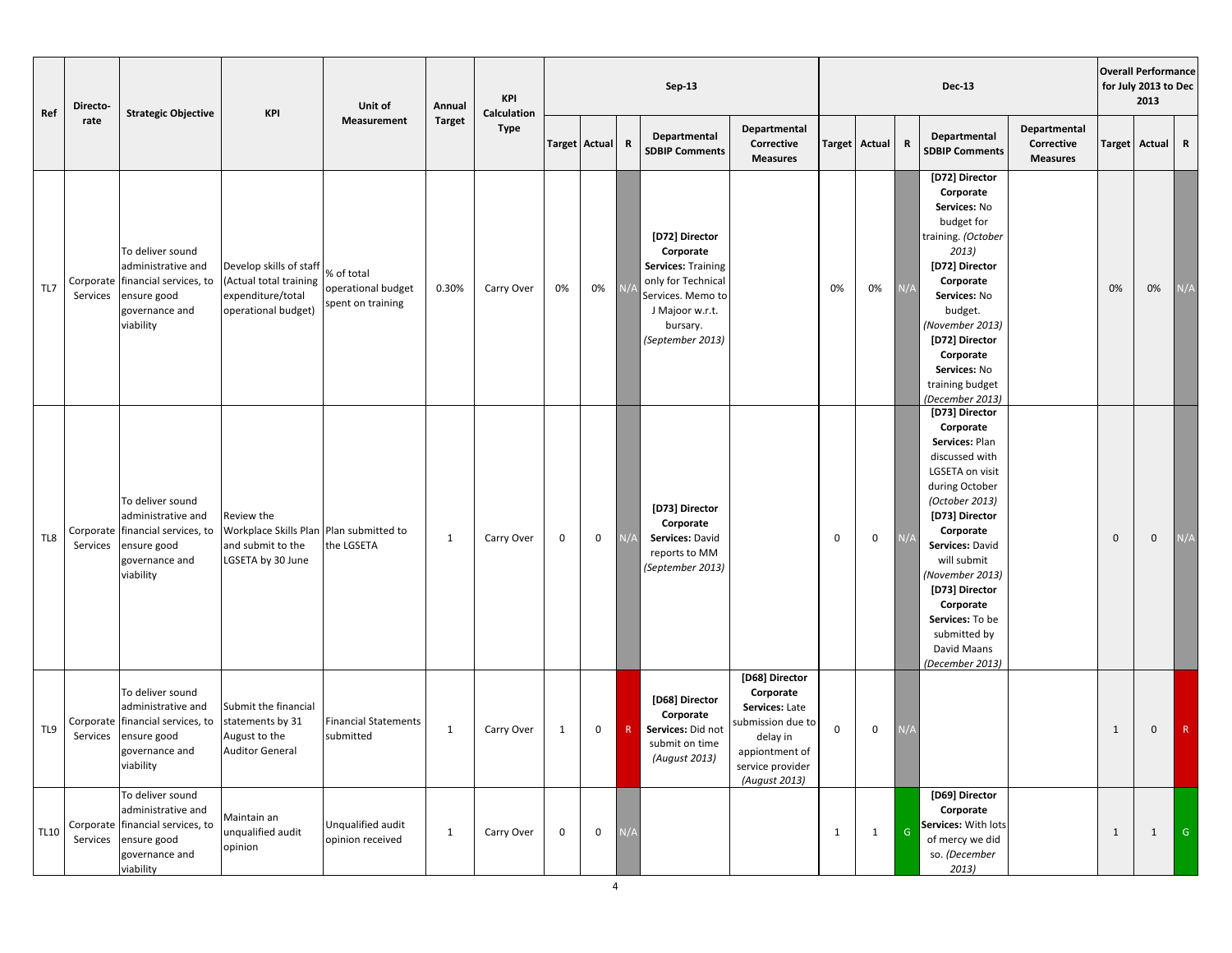| Ref         | Directo-              | <b>Strategic Objective</b>                                                                                                      | <b>KPI</b>                                                                                                               | Unit of                                                   | Sep-13<br><b>KPI</b><br>Annual<br>Calculation |              |             |                 | <b>Dec-13</b>  |                                                                                                                                                                                                                                                                                                           |                                                                                 | <b>Overall Performance</b><br>for July 2013 to Dec<br>2013 |                |               |                                                                                                                                                                                                                                                       |                                                                                                                                                 |              |                 |              |
|-------------|-----------------------|---------------------------------------------------------------------------------------------------------------------------------|--------------------------------------------------------------------------------------------------------------------------|-----------------------------------------------------------|-----------------------------------------------|--------------|-------------|-----------------|----------------|-----------------------------------------------------------------------------------------------------------------------------------------------------------------------------------------------------------------------------------------------------------------------------------------------------------|---------------------------------------------------------------------------------|------------------------------------------------------------|----------------|---------------|-------------------------------------------------------------------------------------------------------------------------------------------------------------------------------------------------------------------------------------------------------|-------------------------------------------------------------------------------------------------------------------------------------------------|--------------|-----------------|--------------|
|             | rate                  |                                                                                                                                 |                                                                                                                          | <b>Measurement</b>                                        | <b>Target</b>                                 | <b>Type</b>  |             | Target Actual R |                | Departmental<br><b>SDBIP Comments</b>                                                                                                                                                                                                                                                                     | Departmental<br>Corrective<br><b>Measures</b>                                   |                                                            | Target Actual  | $\mathbf R$   | Departmental<br><b>SDBIP Comments</b>                                                                                                                                                                                                                 | Departmental<br>Corrective<br><b>Measures</b>                                                                                                   |              | Target Actual R |              |
| <b>TL11</b> | Services              | To plan to minimise<br>the impact of<br>Corporate disasters on the<br>community, visitors,<br>infrastructure and<br>environment | Raise public<br>awareness in terms<br>of possible disasters<br>with identified<br>initiatives within<br>available budget | Number of initiatives                                     | $\overline{2}$                                | Accumulative | $\mathbf 0$ | 3               | $\overline{B}$ | [D64] Director<br>Corporate<br>Services:<br>Awareness of<br>school kids<br>Awareness in first<br>aid and training of<br>personnel in old<br>age home (August<br>2013)<br>[D64] Director<br>Corporate<br>Services: Training<br>of emergency<br>personnel in<br>contingency<br>planning<br>(September 2013) | [D64] Director<br>Corporate<br>Services: no<br>measures (August<br>2013)        | 1                                                          | $\overline{2}$ | B             | [D64] Director<br>Corporate<br>Services:<br>Onderwysers om<br>te implimenteer<br>(October 2013)<br>[D64] Director<br>Corporate<br>Services: Done as<br>per target<br>(December 2013)                                                                  | [D64] Director<br>Corporate<br>Services: Help met<br>ontruimingsplan<br>(October 2013)                                                          | 1            | 5               | $\mathbf{B}$ |
| <b>TL12</b> | Services              | To plan to minimise<br>the impact of<br>Corporate disasters on the<br>community, visitors,<br>infrastructure and<br>environment | Provide training for<br>emergency<br>personnel and<br>volunteers                                                         | Number of training<br>sessions held                       | 3                                             | Accumulative | 0           | 0               |                |                                                                                                                                                                                                                                                                                                           |                                                                                 | 1                                                          | 3              | $\, {\sf B}$  | [D65] Director<br>Corporate<br>Services:<br>Opleiding<br>noodpersoneel<br>(October 2013)<br>[D65] Director<br>Corporate<br>Services: Inservice<br>training for<br>Firebrigade<br>personel.<br>Training<br>Correctional<br>services<br>(December 2013) | [D65] Director<br>Corporate<br>Services: give<br>training (October<br>2013)<br>[D65] Director<br>Corporate<br>Services: None<br>(December 2013) | 1            | 3               | B            |
| <b>TL13</b> | Corporate<br>Services | To plan to minimise<br>the impact of<br>disasters on the<br>community, visitors,<br>infrastructure and<br>environment           | Develop a<br>contingency plan for<br>possible avalanches<br>and submit to<br>Council for approval<br>by 30 June          | Contingency plan<br>developed and<br>submitted to Council | $\mathbf{1}$                                  | Carry Over   | 0           | 0               |                |                                                                                                                                                                                                                                                                                                           |                                                                                 | 0                                                          | $\overline{2}$ | B             | [D66] Director<br>Corporate<br>Services:<br>Inspeksie<br>brandveiligheid<br>(October 2013)                                                                                                                                                            | [D66] Director<br>Corporate<br>Services:<br>Regstellings van<br>veiligheid<br>(October 2013)                                                    | $\mathbf{0}$ | $\overline{2}$  | $\mathsf B$  |
| <b>TL14</b> | Services              | To plan to minimise<br>the impact of<br>Corporate disasters on the<br>community, visitors,<br>infrastructure and<br>environment | Coordinate the<br>functioning of the<br>disaster<br>management forum                                                     | Number of meetings<br>held                                | $\overline{2}$                                | Accumulative | $\mathbf 0$ | $\mathbf{1}$    | $\overline{B}$ | [D67] Director<br>Corporate<br>Services:<br>Inspection of<br>installation (July<br>2013)                                                                                                                                                                                                                  | [D67] Director<br>Corporate<br>Services:<br>Measures meet<br>target (July 2013) | $\mathbf{1}$                                               | $\mathbf{1}$   | ${\mathsf G}$ | [D67] Director<br>Corporate<br>Services:<br>Quarterly meeting<br>held as scheduled.<br>(December 2013)                                                                                                                                                |                                                                                                                                                 | 1            | $\overline{2}$  | $\mathbf{B}$ |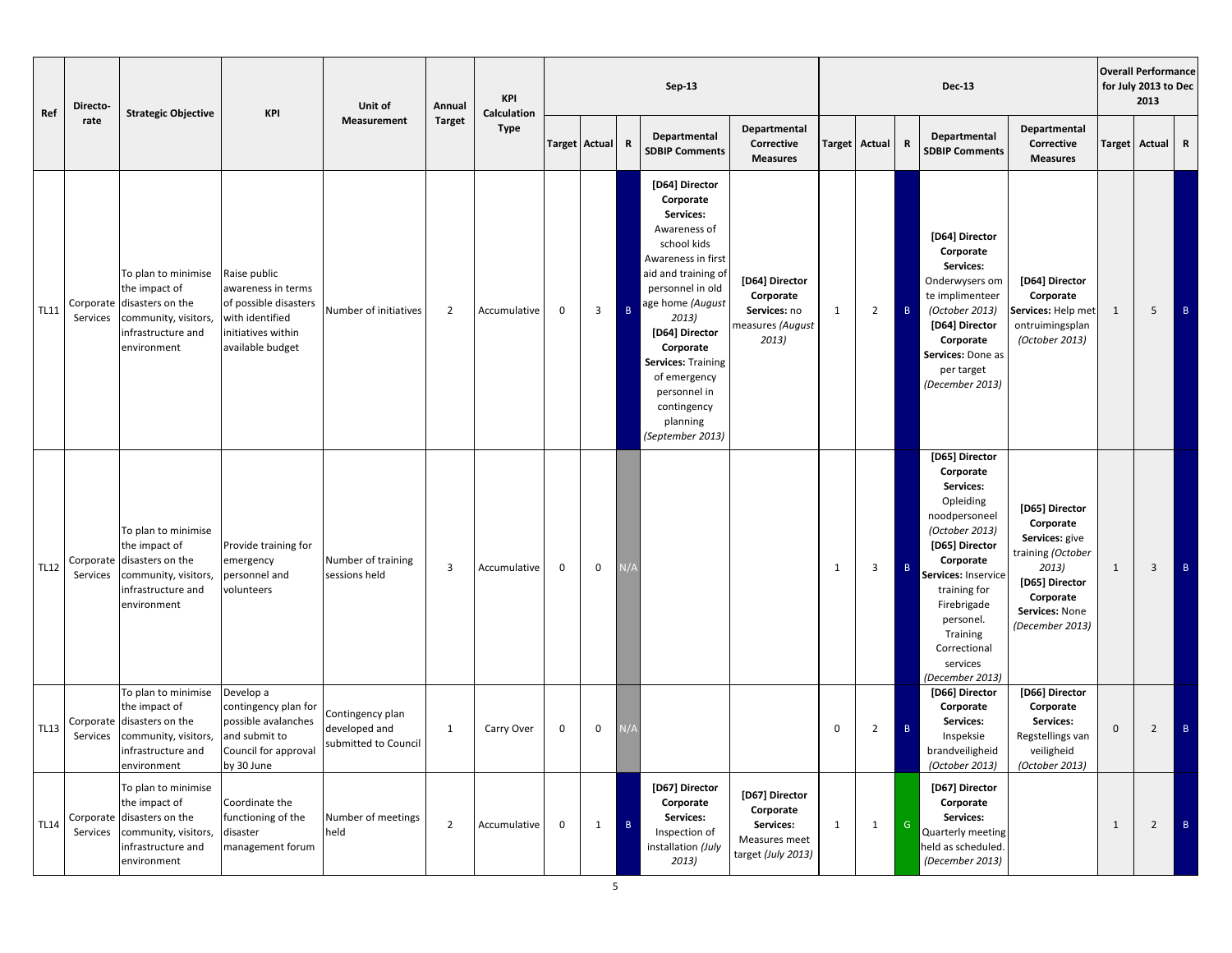| Directo-<br>Ref<br><b>Strategic Objective</b><br>rate |                       | KPI                                                                                                                                                                                               | Unit of                                                                                               | Annual                                  | <b>KPI</b><br>Calculation |              |                      |             | Sep-13      |                                                                                                                                                                                                                                                                     |                                               |             |                      | <b>Dec-13</b> |                                                                                                           |                                               | <b>Overall Performance</b><br>for July 2013 to Dec<br>2013 |                     |              |
|-------------------------------------------------------|-----------------------|---------------------------------------------------------------------------------------------------------------------------------------------------------------------------------------------------|-------------------------------------------------------------------------------------------------------|-----------------------------------------|---------------------------|--------------|----------------------|-------------|-------------|---------------------------------------------------------------------------------------------------------------------------------------------------------------------------------------------------------------------------------------------------------------------|-----------------------------------------------|-------------|----------------------|---------------|-----------------------------------------------------------------------------------------------------------|-----------------------------------------------|------------------------------------------------------------|---------------------|--------------|
|                                                       |                       |                                                                                                                                                                                                   |                                                                                                       | <b>Measurement</b>                      | <b>Target</b>             | <b>Type</b>  | <b>Target Actual</b> |             | $\mathbf R$ | Departmental<br><b>SDBIP Comments</b>                                                                                                                                                                                                                               | Departmental<br>Corrective<br><b>Measures</b> |             | <b>Target Actual</b> | R             | Departmental<br><b>SDBIP Comments</b>                                                                     | Departmental<br>Corrective<br><b>Measures</b> | <b>Target</b>                                              | Actual R            |              |
| <b>TL15</b>                                           | Corporate<br>Services | To establish an<br>inclusive tourism<br>sector through<br>sustainable<br>development and<br>marketing which is<br>public sector led,<br>private sector driven<br>and community<br>based           | Host the annual<br>district and<br>provincial "welcome" Campaign hosted<br>campaign by 31<br>December |                                         | 1                         | Carry Over   | $\mathbf 0$          | $\mathbf 0$ | N/A         | [D86] Director<br>Corporate<br>Services: The<br>December<br>Welcome<br>Campaign will be<br>implemented in<br>December 2013<br>(September 2013)                                                                                                                      |                                               | $\mathbf 0$ | $\mathbf 0$          |               |                                                                                                           |                                               | $\Omega$                                                   | $\mathbf 0$         | N/A          |
| <b>TL16</b>                                           | Services              | To establish an<br>inclusive tourism<br>sector through<br>sustainable<br>Corporate development and<br>marketing which is<br>public sector led,<br>private sector driven<br>and community<br>based | Register tourism<br>learneships                                                                       | Number of<br>learnerships<br>registered | 10                        | Accumulative | $\mathbf 0$          | $\mathsf 0$ | N/A         | [D87] Director<br>Corporate<br>Services: Still<br>awaits feedback<br>from respectively<br>National and<br>Provincial<br>Government on<br>the start date, of<br>the Tourism<br>Ambassador<br>Program, and the<br>Work and Skills<br>Learnerships<br>(September 2013) |                                               | $\Omega$    | $\mathbf{0}$         |               |                                                                                                           |                                               | $\mathbf{0}$                                               | $\mathbf 0$         | N/A          |
| <b>TL19</b>                                           | Services              | To pursue economic<br>Corporate growth opportunities projects/initiatives<br>that will create<br>descent work.                                                                                    | Submit proposals to<br>possible funders for<br>for the youth,<br>disabled, elderly and<br>gender      | Number of proposals<br>submitted        | $\overline{2}$            | Accumulative | $\mathbf 0$          | $\mathbf 0$ | l/A         |                                                                                                                                                                                                                                                                     |                                               | 1           | $\mathbf{1}$         | ${\mathsf G}$ | [D84] Director<br>Corporate<br>Services: Proposal<br>for HIV/AIDS day<br>on 1 December<br>(December 2013) |                                               | 1                                                          | $\mathbf{1}$        | $\mathsf{G}$ |
| <b>TL20</b>                                           | Services              | To pursue economic<br>Corporate growth opportunities<br>that will create<br>descent work.                                                                                                         | Provide bursaries to<br>prospective<br>candidates                                                     | Number of bursaries<br>provided         | 30                        | Accumulative | $\mathbf 0$          | $\mathsf 0$ |             |                                                                                                                                                                                                                                                                     |                                               | $\mathbf 0$ | $\mathbf 0$          |               |                                                                                                           |                                               | $\mathbf{0}$                                               | $\mathsf{O}\xspace$ | N/A          |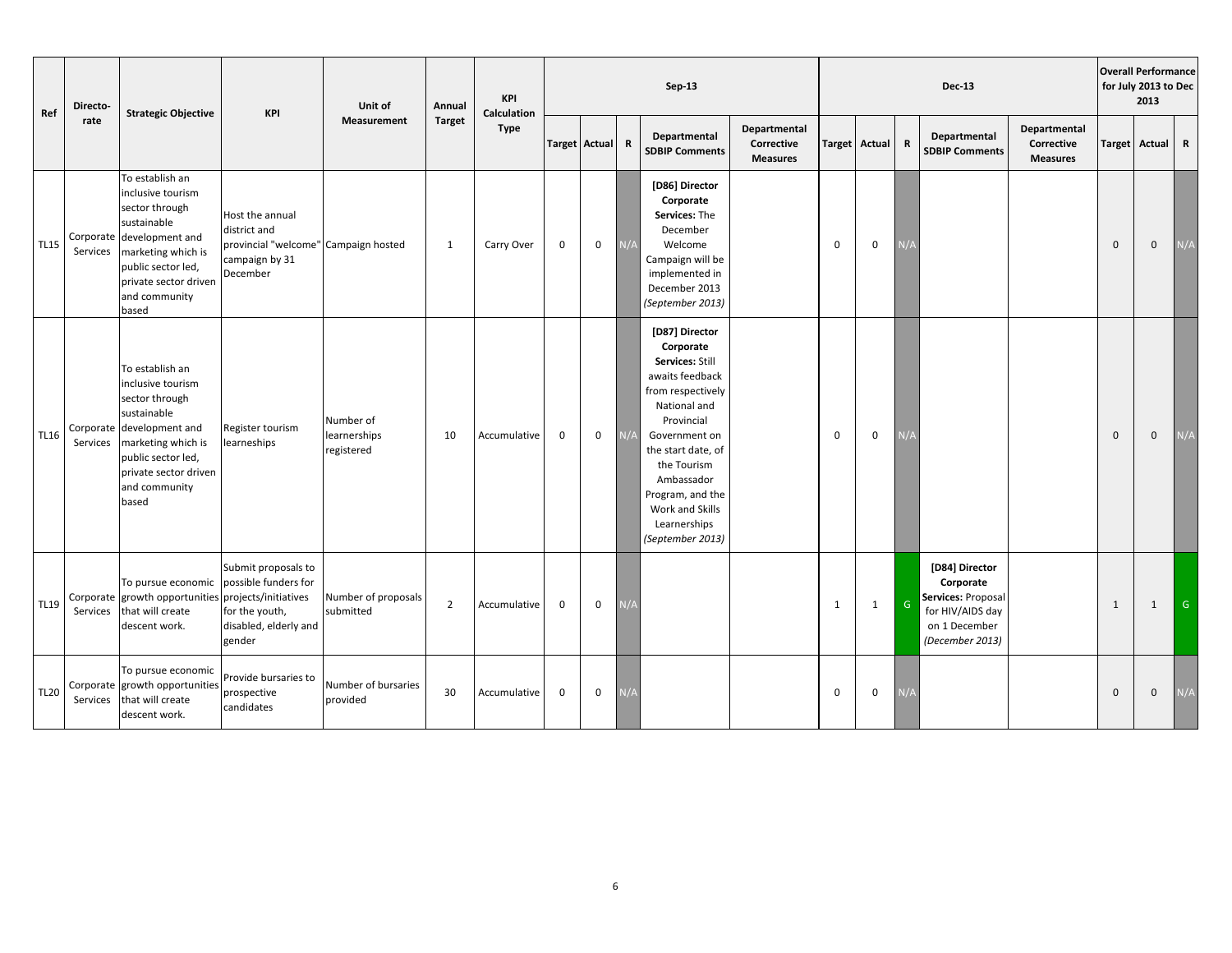| Ref         | Directo-              | <b>Strategic Objective</b>                                                                                                                                              | KPI                                                                                                                                                                                                                              | Unit of                          | Annual        | KPI<br><b>Calculation</b> |                 |     |                | $Sep-13$                                                                                                                                                                                                                                                                                                                                                                                          |                                                                                                                                                                                                                                               |    |                 |                | <b>Dec-13</b>                                                                                                                                                                                                                                                                                                                                                                                       |                                                                                                                                                                                                                                                   |    | <b>Overall Performance</b><br>for July 2013 to Dec<br>2013 |                |
|-------------|-----------------------|-------------------------------------------------------------------------------------------------------------------------------------------------------------------------|----------------------------------------------------------------------------------------------------------------------------------------------------------------------------------------------------------------------------------|----------------------------------|---------------|---------------------------|-----------------|-----|----------------|---------------------------------------------------------------------------------------------------------------------------------------------------------------------------------------------------------------------------------------------------------------------------------------------------------------------------------------------------------------------------------------------------|-----------------------------------------------------------------------------------------------------------------------------------------------------------------------------------------------------------------------------------------------|----|-----------------|----------------|-----------------------------------------------------------------------------------------------------------------------------------------------------------------------------------------------------------------------------------------------------------------------------------------------------------------------------------------------------------------------------------------------------|---------------------------------------------------------------------------------------------------------------------------------------------------------------------------------------------------------------------------------------------------|----|------------------------------------------------------------|----------------|
|             | rate                  |                                                                                                                                                                         |                                                                                                                                                                                                                                  | <b>Measurement</b>               | <b>Target</b> | <b>Type</b>               | Target Actual R |     |                | Departmental<br><b>SDBIP Comments</b>                                                                                                                                                                                                                                                                                                                                                             | Departmental<br>Corrective<br><b>Measures</b>                                                                                                                                                                                                 |    | Target Actual R |                | Departmental<br><b>SDBIP Comments</b>                                                                                                                                                                                                                                                                                                                                                               | Departmental<br>Corrective<br><b>Measures</b>                                                                                                                                                                                                     |    | Target Actual                                              | $\mathbb{R}$   |
| <b>TL23</b> | Corporate<br>Services | To promote a safe<br>and healthy<br>environment and<br>social viability of<br>residents through<br>the delivery of a<br>responsible<br>environmental<br>health service. | Take quarterly<br>bacteriological and<br>chemical water<br>samples as per the<br><b>Water Quality</b><br><b>Monitoring Project</b><br>on behalf of the<br>Department of<br><b>Water Affairs</b><br>according to the<br>programme | Number of water<br>samples taken | 60            | Accumulative              | 15              | 126 | $\overline{B}$ | [D75] Director:<br>Corporate<br>Services:<br>Quarterly target,<br>set for<br>September'13<br>(July 2013)<br>[D75] Director:<br>Corporate<br>Services:<br>Quarterly target,<br>set for<br>September'13<br>(August 2013)<br>[D75] Director:<br>Corporate<br>Services: Project<br>expanded on<br>request of Dept.<br>of Water Afairs,<br>therefore more<br>samples were<br>taken (September<br>2013) | [D75] Director:<br>Corporate<br>Services: Not<br>applicable (July<br>2013)<br>[D75] Director:<br>Corporate<br>Services: Not<br>applicable<br>(August 2013)<br>[D75] Director:<br>Corporate<br>Services: Not<br>applicable<br>(September 2013) | 15 | 84              | $\overline{B}$ | [D75] Director:<br>Corporate<br>Services:<br>Quarterly target,<br>set for<br>December'13<br>(October 2013)<br>[D75] Director:<br>Corporate<br>Services:<br>Quarterly target,<br>set for<br>December'13<br>(November 2013)<br>[D75] Director:<br>Corporate<br>Services: Project<br>expanded on<br>request of Dept.<br>of Water Afairs,<br>therefore more<br>samples were<br>taken (December<br>2013) | [D75] Director:<br>Corporate<br>Services: Not<br>applicable<br>(October 2013)<br>[D75] Director:<br>Corporate<br>Services: Not<br>applicable<br>(November 2013)<br>[D75] Director:<br>Corporate<br>Services: Not<br>applicable<br>(December 2013) | 30 | 210                                                        | $\overline{B}$ |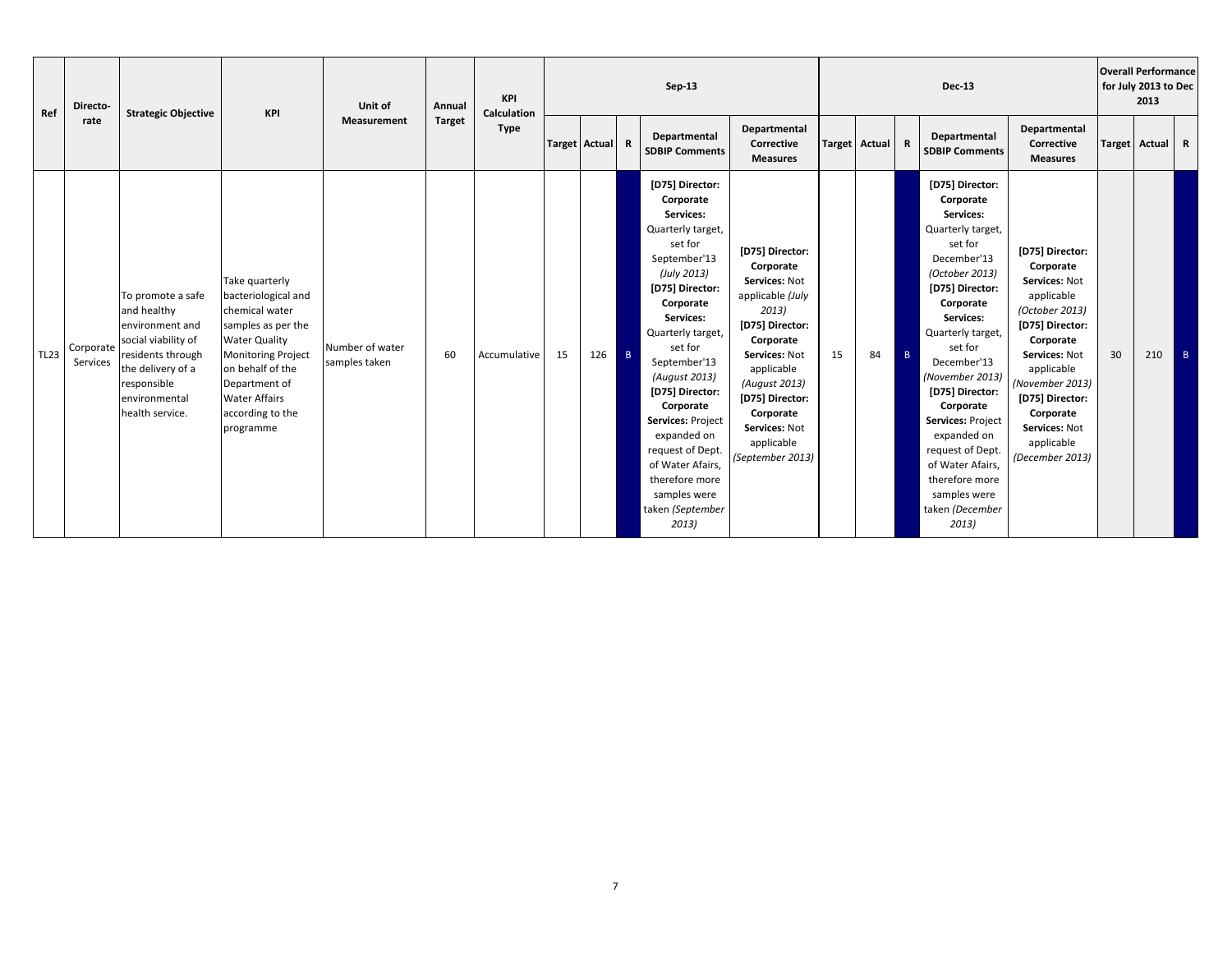| Ref         | Directo-              | <b>Strategic Objective</b>                                                                                                                                              | KPI                                                                                                                                          | Unit of            | Annual         | KPI<br><b>Calculation</b> |                      |   |                | $Sep-13$                                                                                                                                                                                                                                                                                                                                                                                                                                                                                                           |                                                                                                                                                                                                                                               |   |               |              | <b>Dec-13</b>                                                                                                                                                                                                                                                                                                                                                                                                                                                                                                                                |                                                                                                                                                                                                                                                   |   | <b>Overall Performance</b><br>for July 2013 to Dec<br>2013 |   |
|-------------|-----------------------|-------------------------------------------------------------------------------------------------------------------------------------------------------------------------|----------------------------------------------------------------------------------------------------------------------------------------------|--------------------|----------------|---------------------------|----------------------|---|----------------|--------------------------------------------------------------------------------------------------------------------------------------------------------------------------------------------------------------------------------------------------------------------------------------------------------------------------------------------------------------------------------------------------------------------------------------------------------------------------------------------------------------------|-----------------------------------------------------------------------------------------------------------------------------------------------------------------------------------------------------------------------------------------------|---|---------------|--------------|----------------------------------------------------------------------------------------------------------------------------------------------------------------------------------------------------------------------------------------------------------------------------------------------------------------------------------------------------------------------------------------------------------------------------------------------------------------------------------------------------------------------------------------------|---------------------------------------------------------------------------------------------------------------------------------------------------------------------------------------------------------------------------------------------------|---|------------------------------------------------------------|---|
|             | rate                  |                                                                                                                                                                         |                                                                                                                                              | <b>Measurement</b> | <b>Target</b>  | <b>Type</b>               | <b>Target Actual</b> |   | R              | Departmental<br><b>SDBIP Comments</b>                                                                                                                                                                                                                                                                                                                                                                                                                                                                              | Departmental<br>Corrective<br><b>Measures</b>                                                                                                                                                                                                 |   | Target Actual | $\mathbf R$  | Departmental<br><b>SDBIP Comments</b>                                                                                                                                                                                                                                                                                                                                                                                                                                                                                                        | Departmental<br>Corrective<br><b>Measures</b>                                                                                                                                                                                                     |   | Target Actual R                                            |   |
| <b>TL24</b> | Corporate<br>Services | To promote a safe<br>and healthy<br>environment and<br>social viability of<br>residents through<br>the delivery of a<br>responsible<br>environmental<br>health service. | Submit bi-annual<br><b>Water Quality</b><br>Monitoring Progress Number of reports<br>Reports to the<br>Department of<br><b>Water Affairs</b> | submitted          | $\overline{2}$ | Accumulative              | $\mathbf 0$          | 1 | $\overline{B}$ | [D76] Director:<br>Corporate<br>Services: Bi-<br>annual target, set<br>for December'13<br>& June'14 (July<br>2013)<br>[D76] Director:<br>Corporate<br>Services: Bi-<br>annual target, set<br>for December'13<br>& June'14 (August<br>2013)<br>[D76] Director:<br>Corporate<br>Services: Target<br>set for<br>December'13 &<br>June'14, though<br>first Project<br>Progress Report<br>was submitted on<br>the Dept. Water<br>Affairs request for<br>the time-period<br>August'12 -<br>August'13<br>(Sentember 2013) | [D76] Director:<br>Corporate<br>Services: Not<br>applicable (July<br>2013)<br>[D76] Director:<br>Corporate<br>Services: Not<br>applicable<br>(August 2013)<br>[D76] Director:<br>Corporate<br>Services: Not<br>applicable<br>(September 2013) | 1 | 1             | $\mathsf{G}$ | [D76] Director:<br>Corporate<br>Services: Bi-<br>annual target, set<br>for December'13<br>& June'14<br>(October 2013)<br>[D76] Director:<br>Corporate<br>Services: Bi-<br>annual target, set<br>for December'13<br>& June'14<br>(November 2013)<br>[D76] Director:<br>Corporate<br>Services: Report<br>compiled - target<br>met (Targets set<br>for December'13<br>& June'14, though<br>first Project<br>Progress Report<br>was submitted on<br>the Dept. Water<br>Affairs request for<br>the time-period<br>August'12 -<br>مهء - 13'taugust | [D76] Director:<br>Corporate<br>Services: Not<br>applicable<br>(October 2013)<br>[D76] Director:<br>Corporate<br>Services: Not<br>applicable<br>(November 2013)<br>[D76] Director:<br>Corporate<br>Services: Not<br>applicable<br>(December 2013) | 1 | $\overline{2}$                                             | B |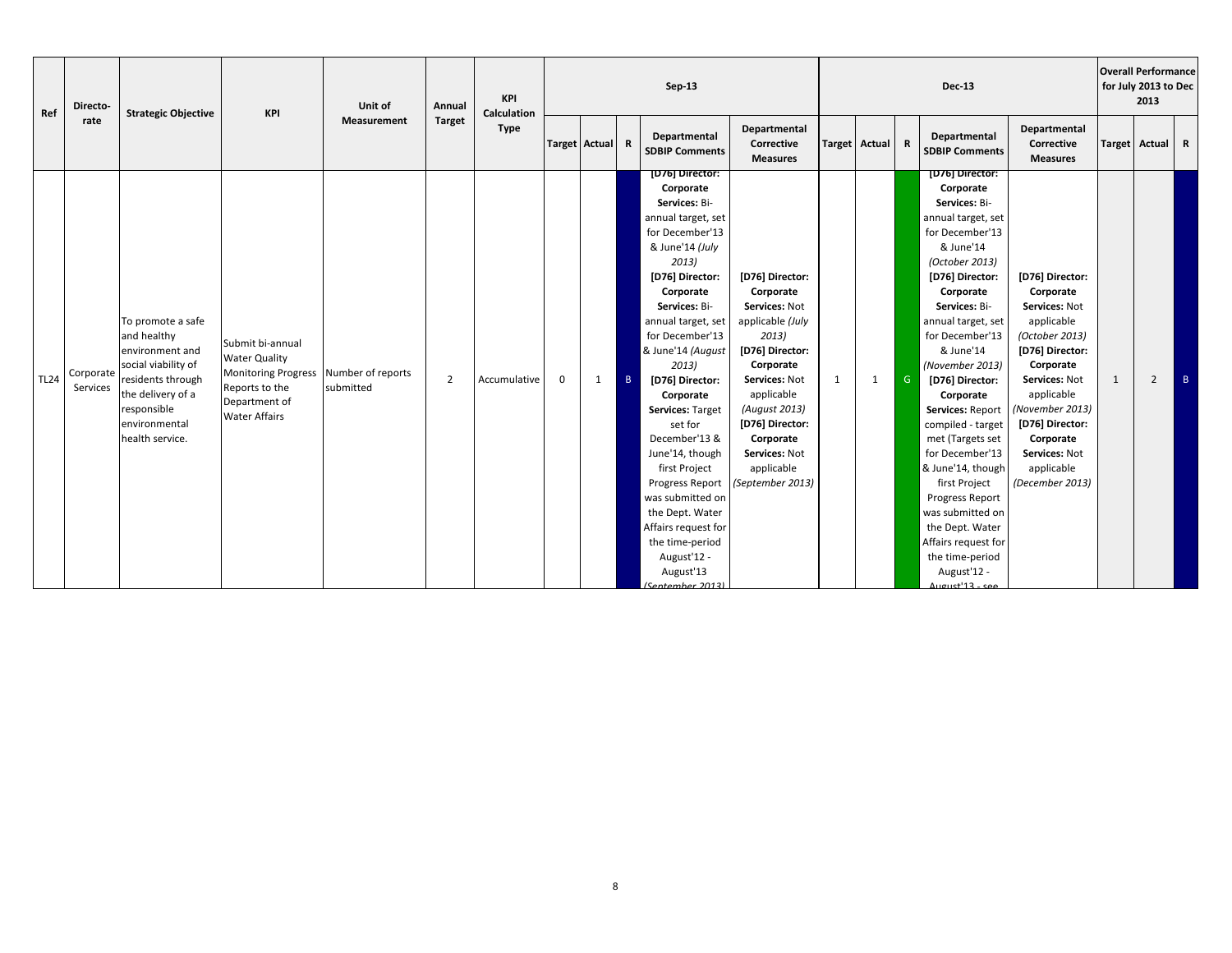| Ref |             | Directo-              | <b>Strategic Objective</b>                                                                                                                                              | <b>KPI</b>                                                                                                                     | Unit of                                            | Annual        | <b>KPI</b><br><b>Calculation</b> |                 |   |    | Sep-13                                                                                                                                                                                                                                                                                                             |                                                                                                                                                                                                                                               |   |                |   | <b>Dec-13</b>                                                                                                                                                                                                                                                                                                            |                                                                                                                                                                                                                                                   | <b>Overall Performance</b><br>for July 2013 to Dec | 2013           |    |
|-----|-------------|-----------------------|-------------------------------------------------------------------------------------------------------------------------------------------------------------------------|--------------------------------------------------------------------------------------------------------------------------------|----------------------------------------------------|---------------|----------------------------------|-----------------|---|----|--------------------------------------------------------------------------------------------------------------------------------------------------------------------------------------------------------------------------------------------------------------------------------------------------------------------|-----------------------------------------------------------------------------------------------------------------------------------------------------------------------------------------------------------------------------------------------|---|----------------|---|--------------------------------------------------------------------------------------------------------------------------------------------------------------------------------------------------------------------------------------------------------------------------------------------------------------------------|---------------------------------------------------------------------------------------------------------------------------------------------------------------------------------------------------------------------------------------------------|----------------------------------------------------|----------------|----|
|     |             | rate                  |                                                                                                                                                                         |                                                                                                                                | <b>Measurement</b>                                 | <b>Target</b> | <b>Type</b>                      | Target Actual R |   |    | Departmental<br><b>SDBIP Comments</b>                                                                                                                                                                                                                                                                              | Departmental<br>Corrective<br><b>Measures</b>                                                                                                                                                                                                 |   | Target Actual  | R | Departmental<br><b>SDBIP Comments</b>                                                                                                                                                                                                                                                                                    | Departmental<br>Corrective<br><b>Measures</b>                                                                                                                                                                                                     | Target Actual R                                    |                |    |
|     | <b>TL25</b> | Corporate<br>Services | To promote a safe<br>and healthy<br>environment and<br>social viability of<br>residents through<br>the delivery of a<br>responsible<br>environmental<br>health service. | <b>Hold Health and</b><br>Hygiene training and Number of H&H<br>education through<br>awareness<br>campaigns and local<br>media | Training / Education<br>awareness sessions<br>held | 12            | Accumulative                     | 3               | 4 | G2 | [D77] Director:<br>Corporate<br>Services:<br>Quarterly target,<br>set for<br>September'13<br>(July 2013)<br>[D77] Director:<br>Corporate<br>Services:<br>Quarterly target,<br>set for<br>September'13<br>(August 2013)<br>[D77] Director:<br>Corporate<br>Services: Target<br>met - no comment<br>(September 2013) | [D77] Director:<br>Corporate<br>Services: Not<br>applicable (July<br>2013)<br>[D77] Director:<br>Corporate<br>Services: Not<br>applicable<br>(August 2013)<br>[D77] Director:<br>Corporate<br>Services: Not<br>applicable<br>(September 2013) | 3 | $\overline{3}$ | G | [D77] Director:<br>Corporate<br>Services:<br>Quarterly target,<br>set for<br>December'13<br>(October 2013)<br>[D77] Director:<br>Corporate<br>Services:<br>Quarterly target<br>(See<br>December'13)<br>(November 2013)<br>[D77] Director:<br>Corporate<br><b>Services: Target</b><br>met - no comment<br>(December 2013) | [D77] Director:<br>Corporate<br>Services: Not<br>applicable<br>(October 2013)<br>[D77] Director:<br>Corporate<br>Services: Not<br>applicable<br>(November 2013)<br>[D77] Director:<br>Corporate<br>Services: Not<br>applicable<br>(December 2013) | 6                                                  | $\overline{7}$ | G2 |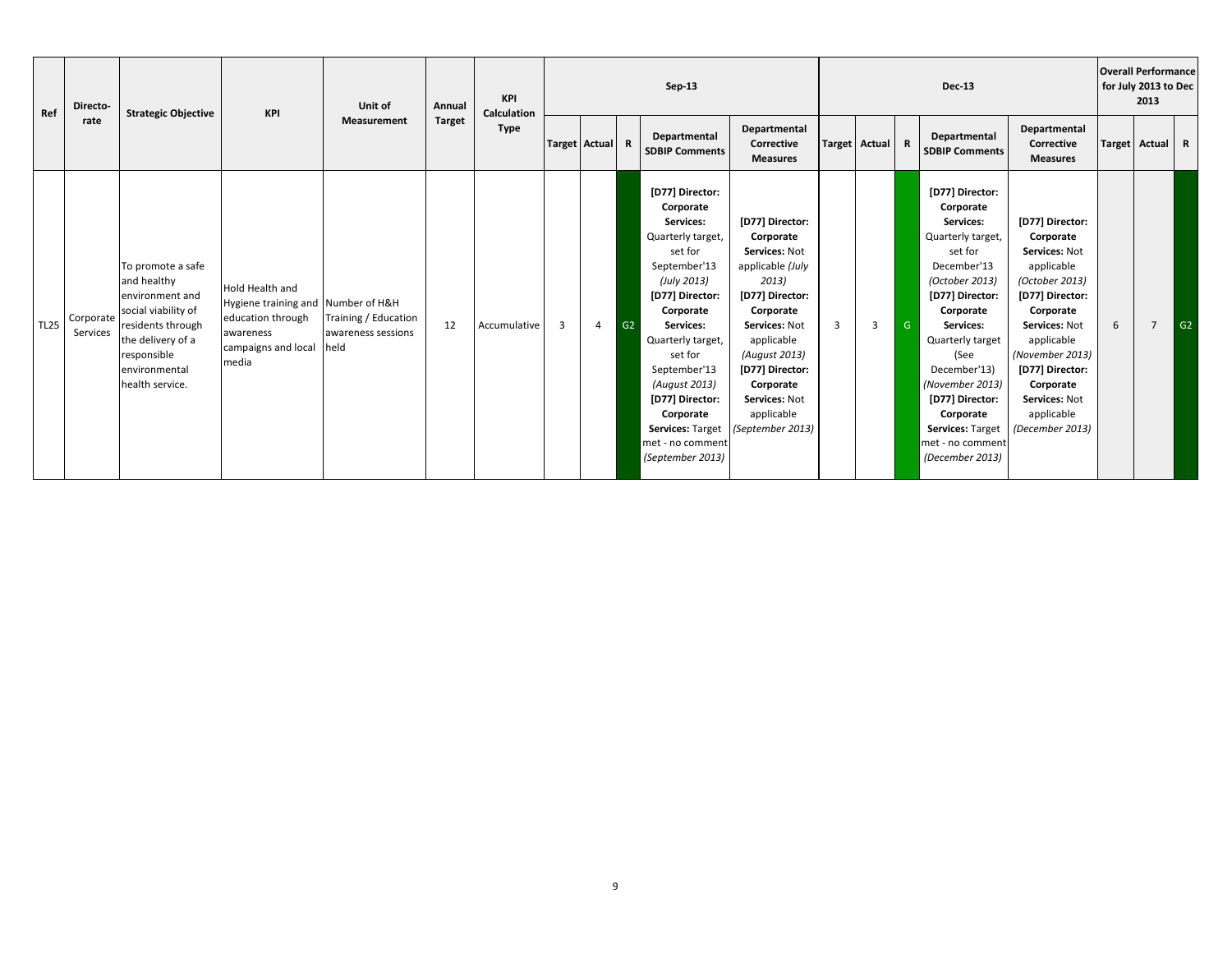| Ref         | Directo-              | <b>Strategic Objective</b>                                                                                                                                              | KPI                                                                                                                             | Unit of                                                                               | Annual        | KPI<br>Calculation |                      |                |   | $Sep-13$                                                                                                                                                                                                                                                                                                                                                                                                                                                                                                               |                                                                                                                                                                                                                                               |             |               |    | <b>Dec-13</b>                                                                                                                                                                                                                                                                                                                                                                                                                                                                                                                                          |                                                                                                                                                                                                                                                   |              | <b>Overall Performance</b><br>for July 2013 to Dec<br>2013 |                |
|-------------|-----------------------|-------------------------------------------------------------------------------------------------------------------------------------------------------------------------|---------------------------------------------------------------------------------------------------------------------------------|---------------------------------------------------------------------------------------|---------------|--------------------|----------------------|----------------|---|------------------------------------------------------------------------------------------------------------------------------------------------------------------------------------------------------------------------------------------------------------------------------------------------------------------------------------------------------------------------------------------------------------------------------------------------------------------------------------------------------------------------|-----------------------------------------------------------------------------------------------------------------------------------------------------------------------------------------------------------------------------------------------|-------------|---------------|----|--------------------------------------------------------------------------------------------------------------------------------------------------------------------------------------------------------------------------------------------------------------------------------------------------------------------------------------------------------------------------------------------------------------------------------------------------------------------------------------------------------------------------------------------------------|---------------------------------------------------------------------------------------------------------------------------------------------------------------------------------------------------------------------------------------------------|--------------|------------------------------------------------------------|----------------|
|             | rate                  |                                                                                                                                                                         |                                                                                                                                 | <b>Measurement</b>                                                                    | <b>Target</b> | <b>Type</b>        | <b>Target Actual</b> |                | R | Departmental<br><b>SDBIP Comments</b>                                                                                                                                                                                                                                                                                                                                                                                                                                                                                  | Departmental<br>Corrective<br><b>Measures</b>                                                                                                                                                                                                 |             | Target Actual | R  | Departmental<br><b>SDBIP Comments</b>                                                                                                                                                                                                                                                                                                                                                                                                                                                                                                                  | Departmental<br>Corrective<br><b>Measures</b>                                                                                                                                                                                                     |              | Target Actual                                              | $\overline{R}$ |
| <b>TL26</b> | Corporate<br>Services | To promote a safe<br>and healthy<br>environment and<br>social viability of<br>residents through<br>the delivery of a<br>responsible<br>environmental<br>health service. | Submit<br>Environmental<br>Health project<br>proposal to the<br>relevant<br>provincial/national<br>department(s) by 31<br>March | Number of project<br>proposals submitted<br>to relevant Prov. /<br>Nat. Department(s) | 1             | Accumulative       | $\mathbf 0$          | $\overline{4}$ | B | [D78] Director:<br>Corporate<br>Services: Target<br>set for March'14<br>(July 2013)<br>[D78] Director:<br>Corporate<br><b>Services: Target</b><br>set for March<br>2014, though<br>three (3) Project<br>Proposals were<br>submitted on<br>MM's request for<br>intended meeting<br>with National<br>Department<br>Human<br>Settlements<br>(August 2013)<br>[D78] Director:<br>Corporate<br>Services: Target<br>set for March'14,<br>though one (1)<br>Project Proposal<br>was compiled on<br>request of MM<br>and Mayor | [D78] Director:<br>Corporate<br>Services: Not<br>applicable (July<br>2013)<br>[D78] Director:<br>Corporate<br>Services: Not<br>applicable<br>(August 2013)<br>[D78] Director:<br>Corporate<br>Services: Not<br>applicable<br>(September 2013) | $\mathbf 0$ | $\mathbf{0}$  | N/ | [D78] Director:<br>Corporate<br>Services: Target<br>set for March'14,<br>though four (4)<br>project proposals<br>were submitted<br>during August (3)<br>and September<br>(1) (October 2013)<br>[D78] Director:<br>Corporate<br>Services: Target<br>set for March'14,<br>though four (4)<br>project proposals<br>were submitted<br>during August (3)<br>and September<br>(1) (November<br>2013)<br>[D78] Director:<br>Corporate<br>Services: Target<br>set for March'14,<br>though four (4)<br>project proposals<br>were submitted<br>during August (3) | [D78] Director:<br>Corporate<br>Services: Not<br>applicable<br>(October 2013)<br>[D78] Director:<br>Corporate<br>Services: Not<br>applicable<br>(November 2013)<br>[D78] Director:<br>Corporate<br>Services: Not<br>applicable<br>(December 2013) | $\mathbf{0}$ | 4                                                          | B              |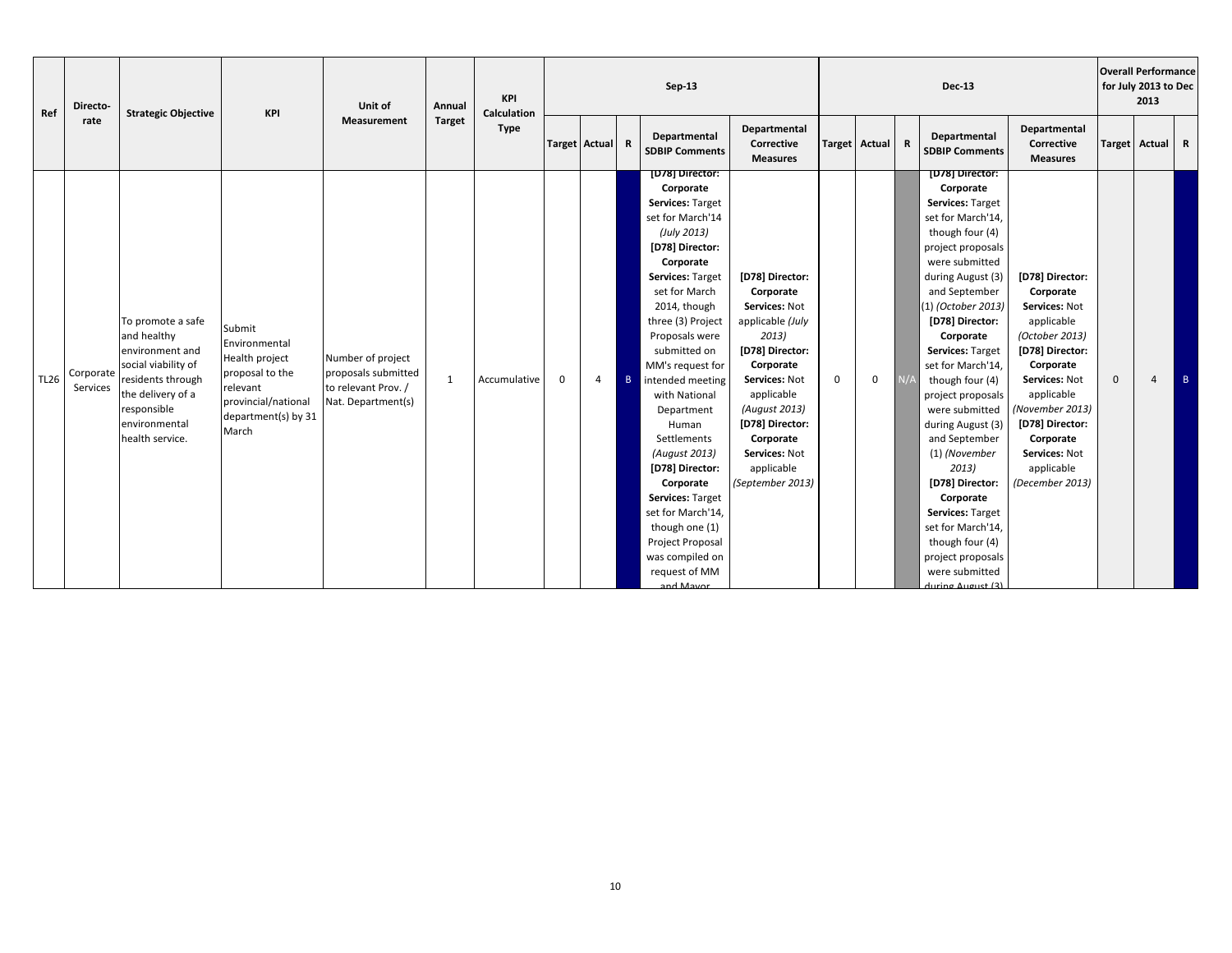| Directo-<br>Ref<br>rate | <b>Strategic Objective</b> | <b>KPI</b>                                                                                                                                                              | Unit of                                                                                                                             | Annual                            | <b>KPI</b><br>Calculation |              |               |                | Sep-13         |                                                                                                                                                                                                                                                                                                                                                                                                                                                                                                           |                                                                                                                                                                                                                                               |               |              | <b>Dec-13</b> |                                                                                                                                                                                                                                                                                                                                                |                                                                                                                                                                                                                                                   | <b>Overall Performance</b><br>for July 2013 to Dec<br>2013 |                |                 |
|-------------------------|----------------------------|-------------------------------------------------------------------------------------------------------------------------------------------------------------------------|-------------------------------------------------------------------------------------------------------------------------------------|-----------------------------------|---------------------------|--------------|---------------|----------------|----------------|-----------------------------------------------------------------------------------------------------------------------------------------------------------------------------------------------------------------------------------------------------------------------------------------------------------------------------------------------------------------------------------------------------------------------------------------------------------------------------------------------------------|-----------------------------------------------------------------------------------------------------------------------------------------------------------------------------------------------------------------------------------------------|---------------|--------------|---------------|------------------------------------------------------------------------------------------------------------------------------------------------------------------------------------------------------------------------------------------------------------------------------------------------------------------------------------------------|---------------------------------------------------------------------------------------------------------------------------------------------------------------------------------------------------------------------------------------------------|------------------------------------------------------------|----------------|-----------------|
|                         |                            |                                                                                                                                                                         |                                                                                                                                     | <b>Measurement</b>                | <b>Target</b>             | <b>Type</b>  | Target Actual |                | $\mathbf R$    | Departmental<br><b>SDBIP Comments</b>                                                                                                                                                                                                                                                                                                                                                                                                                                                                     | Departmental<br>Corrective<br><b>Measures</b>                                                                                                                                                                                                 | <b>Target</b> | Actual       | ${\bf R}$     | Departmental<br><b>SDBIP Comments</b>                                                                                                                                                                                                                                                                                                          | Departmental<br>Corrective<br><b>Measures</b>                                                                                                                                                                                                     | Target                                                     | Actual         | R               |
| <b>TL27</b>             | Corporate<br>Services      | To promote a safe<br>and healthy<br>environment and<br>social viability of<br>residents through<br>the delivery of a<br>responsible<br>environmental<br>health service. | Submit quarterly<br>Environmental<br>Health Reports to<br>Council's relevant<br>Portfolio Committee                                 | Number of EH<br>Reports submitted | $\overline{4}$            | Accumulative | 1             | $\overline{2}$ | $\overline{B}$ | [D79] Director:<br>Corporate<br>Services: 2012/13<br><b>EHS Annual</b><br>Report was<br>compiled for<br>Portfolio<br>Committee<br>meeting to be<br>held on the 18th<br>of August 2013 -<br>meeting not held<br>(July 2013)<br>[D79] Director:<br>Corporate<br>Services:<br>Quarterly target,<br>set for<br>September'13<br>(August 2013)<br>[D79] Director:<br>Corporate<br>Services: No<br>meetings were<br>held during the<br>reporting period,<br>though one (1)<br>Quarterly Report<br>ac compiled fo | [D79] Director:<br>Corporate<br>Services: Not<br>applicable (July<br>2013)<br>[D79] Director:<br>Corporate<br>Services: Not<br>applicable<br>(August 2013)<br>[D79] Director:<br>Corporate<br>Services: Not<br>applicable<br>(September 2013) | 1             | $\mathbf{1}$ | G             | [D79] Director:<br>Corporate<br>Services:<br>Quarterly target,<br>set for<br>December'13<br>(October 2013)<br>[D79] Director:<br>Corporate<br>Services:<br>Quarterly target,<br>set for<br>December'13<br>(November 2013)<br>[D79] Director:<br>Corporate<br>Services: Report<br>compiled, though<br>no meeting was<br>held (December<br>2013) | [D79] Director:<br>Corporate<br>Services: Not<br>applicable<br>(October 2013)<br>[D79] Director:<br>Corporate<br>Services: Not<br>applicable<br>(November 2013)<br>[D79] Director:<br>Corporate<br>Services: Not<br>applicable<br>(December 2013) | $\overline{2}$                                             | $\overline{3}$ | $\, {\bf B} \,$ |
| <b>TL28</b>             | Corporate<br>Services      | To promote a safe<br>and healthy<br>environment and<br>social viability of<br>residents through<br>the delivery of a<br>responsible<br>environmental<br>health service. | Review the<br><b>Integrated Air</b><br><b>Quality Management</b><br>Plan for the District<br>and submit to<br>council by 31 January | Plan reviewed                     | 1                         | Accumulative | $\mathbf 0$   | 0              |                | [D80] Director:<br>Corporate<br>Services: Target<br>set for January'14<br>(July 2013)<br>[D80] Director:<br>Corporate<br>Services: Target<br>set for January'14<br>(August 2013)<br>[D80] Director:<br>Corporate<br>Services: Target<br>set for January'14<br>(September 2013)                                                                                                                                                                                                                            | [D80] Director:<br>Corporate<br>Services: Not<br>applicable (July<br>2013)<br>[D80] Director:<br>Corporate<br>Services: Not<br>applicable<br>(August 2013)<br>[D80] Director:<br>Corporate<br>Services: Not<br>applicable<br>(September 2013) | $\mathbf 0$   | $\mathbf 0$  |               | [D80] Director:<br>Corporate<br>Services: Target<br>set for January'14<br>(October 2013)<br>[D80] Director:<br>Corporate<br>Services: Target<br>set for January'14<br>(November 2013)<br>[D80] Director:<br>Corporate<br>Services: Target<br>set for January'14<br>(December 2013)                                                             | [D80] Director:<br>Corporate<br>Services: Not<br>applicable<br>(October 2013)<br>[D80] Director:<br>Corporate<br>Services: Not<br>applicable<br>(November 2013)<br>[D80] Director:<br>Corporate<br>Services: Not<br>applicable<br>(December 2013) | $\mathbf 0$                                                | $\Omega$       | $\sqrt{A}$      |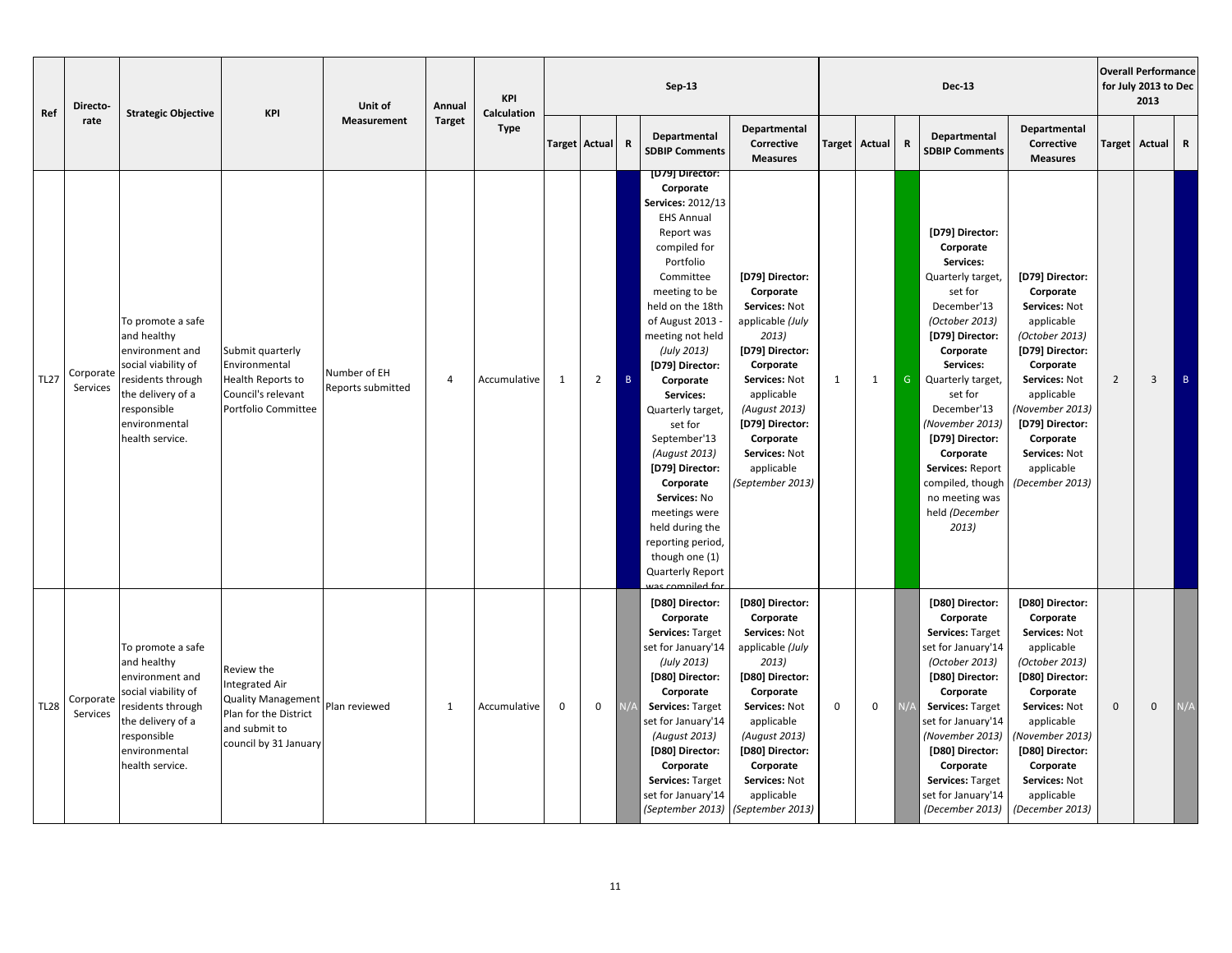| Ref         | Directo-              | <b>Strategic Objective</b>                                                                                                                                              | KPI                                                                                                                     | Unit of                                                        | Annual        | <b>KPI</b><br><b>Calculation</b><br><b>Type</b> | $Sep-13$      |             |             |                                                                                                                                                                                                                                                                                            |                                                                                                                                                                                                                                               |             | <b>Dec-13</b> |             |                                                                                                                                                                                                                                                                                                |                                                                                                                                                                                                                                                   |             | <b>Overall Performance</b><br>for July 2013 to Dec<br>2013 |             |  |
|-------------|-----------------------|-------------------------------------------------------------------------------------------------------------------------------------------------------------------------|-------------------------------------------------------------------------------------------------------------------------|----------------------------------------------------------------|---------------|-------------------------------------------------|---------------|-------------|-------------|--------------------------------------------------------------------------------------------------------------------------------------------------------------------------------------------------------------------------------------------------------------------------------------------|-----------------------------------------------------------------------------------------------------------------------------------------------------------------------------------------------------------------------------------------------|-------------|---------------|-------------|------------------------------------------------------------------------------------------------------------------------------------------------------------------------------------------------------------------------------------------------------------------------------------------------|---------------------------------------------------------------------------------------------------------------------------------------------------------------------------------------------------------------------------------------------------|-------------|------------------------------------------------------------|-------------|--|
|             | rate                  |                                                                                                                                                                         |                                                                                                                         | <b>Measurement</b>                                             | <b>Target</b> |                                                 | Target Actual |             | $\mathbf R$ | Departmental<br><b>SDBIP Comments</b>                                                                                                                                                                                                                                                      | Departmental<br>Corrective<br><b>Measures</b>                                                                                                                                                                                                 |             | Target Actual | $\mathbf R$ | Departmental<br><b>SDBIP Comments</b>                                                                                                                                                                                                                                                          | Departmental<br>Corrective<br><b>Measures</b>                                                                                                                                                                                                     |             | Target Actual                                              | $\mathbf R$ |  |
| <b>TL29</b> | Corporate<br>Services | To promote a safe<br>and healthy<br>environment and<br>social viability of<br>residents through<br>the delivery of a<br>responsible<br>environmental<br>health service. | Draft an<br>Environmental<br>Health<br>information/news<br>letter to Category B-<br>Municipalities by the<br>31 January | Number of EHS<br>info/newsletters<br>drafted                   | 1             | Accumulative                                    | $\mathbf 0$   | $\mathbf 0$ |             | [D81] Director:<br>Corporate<br>Services: Target<br>set for January'14<br>(July 2013)<br>[D81] Director:<br>Corporate<br><b>Services: Target</b><br>set for January'14<br>(August 2013)<br>[D81] Director:<br>Corporate<br>Services: Target<br>set for January'14<br>(September 2013)      | [D81] Director:<br>Corporate<br>Services: Not<br>applicable (July<br>2013)<br>[D81] Director:<br>Corporate<br>Services: Not<br>applicable<br>(August 2013)<br>[D81] Director:<br>Corporate<br>Services: Not<br>applicable<br>(September 2013) | 0           | $\mathbf 0$   |             | [D81] Director:<br>Corporate<br>Services: Target<br>set for January'14<br>(October 2013)<br>[D81] Director:<br>Corporate<br>Services: Target<br>set for January'14<br>(November 2013)<br>[D81] Director:<br>Corporate<br>Services: Target<br>set for January'14<br>(December 2013)             | [D81] Director:<br>Corporate<br>Services: Not<br>applicable<br>(October 2013)<br>[D81] Director:<br>Corporate<br>Services: Not<br>applicable<br>(November 2013)<br>[D81] Director:<br>Corporate<br>Services: Not<br>applicable<br>(December 2013) | $\Omega$    | $\mathbf 0$                                                | N/A         |  |
| <b>TL34</b> | Corporate<br>Services | To promote a safe<br>and healthy<br>environment and<br>social viability of<br>residents through<br>the delivery of a<br>responsible<br>environmental<br>health service. | Review the<br>Environmental<br><b>Health Tariff</b><br><b>Structure and submit</b><br>to council by 28<br>February      | <b>Tariff Structure</b><br>revised and<br>submitted to council | -1            | Carry Over                                      | $\mathsf 0$   | $\mathbf 0$ | N/A         | [D82] Director:<br>Corporate<br>Services: Target<br>set for<br>February'14 (July<br>2013)<br>[D82] Director:<br>Corporate<br>Services: Target<br>set for<br>February'14<br>(August 2013)<br>[D82] Director:<br>Corporate<br>Services: Target<br>set for<br>February'14<br>(September 2013) | [D82] Director:<br>Corporate<br>Services: Not<br>applicable (July<br>2013)<br>[D82] Director:<br>Corporate<br>Services: Not<br>applcable (August<br>2013)<br>[D82] Director:<br>Corporate<br>Services: Not<br>applicable<br>(September 2013)  | $\mathbf 0$ | $\mathbf 0$   | N/f         | [D82] Director:<br>Corporate<br>Services: Target<br>set for<br>February'14<br>(October 2013)<br>[D82] Director:<br>Corporate<br>Services: Target<br>set for<br>February'14<br>(November 2013)<br>[D82] Director:<br>Corporate<br>Services: Target<br>set for<br>February'14<br>(December 2013) | [D82] Director:<br>Corporate<br>Services: Not<br>applicable<br>(October 2013)<br>[D82] Director:<br>Corporate<br>Services: Not<br>applicable<br>(November 2013)<br>[D82] Director:<br>Corporate<br>Services: Not<br>applicable<br>(December 2013) | $\mathbf 0$ | $\mathbf 0$                                                | N/A         |  |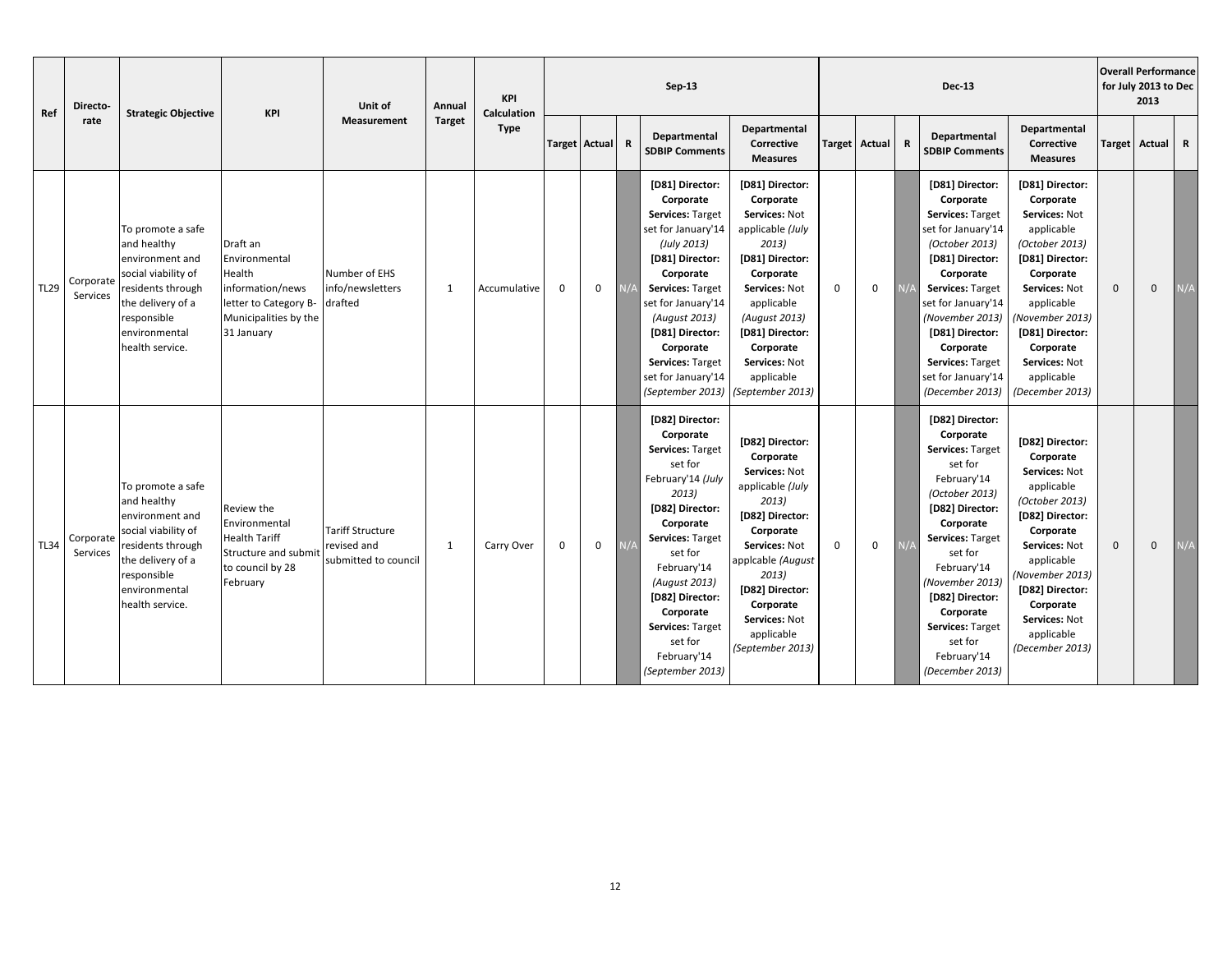| Ref         | Directo-              | <b>Strategic Objective</b>                                                                                                                                              | <b>KPI</b>                                                                                                                                     | Unit of                                | Annual        | KPI<br>Calculation<br><b>Type</b> | $Sep-13$        |              |  |                                                                                                                                                                                                                                                                                           |                                                                                                                                                                                                                           |             | <b>Dec-13</b> |   |                                                                                                                                                                                                                                                                                            |                                                                                                                                                                                                                                                   |          | <b>Overall Performance</b><br>for July 2013 to Dec<br>2013 |              |  |
|-------------|-----------------------|-------------------------------------------------------------------------------------------------------------------------------------------------------------------------|------------------------------------------------------------------------------------------------------------------------------------------------|----------------------------------------|---------------|-----------------------------------|-----------------|--------------|--|-------------------------------------------------------------------------------------------------------------------------------------------------------------------------------------------------------------------------------------------------------------------------------------------|---------------------------------------------------------------------------------------------------------------------------------------------------------------------------------------------------------------------------|-------------|---------------|---|--------------------------------------------------------------------------------------------------------------------------------------------------------------------------------------------------------------------------------------------------------------------------------------------|---------------------------------------------------------------------------------------------------------------------------------------------------------------------------------------------------------------------------------------------------|----------|------------------------------------------------------------|--------------|--|
|             | rate                  |                                                                                                                                                                         |                                                                                                                                                | <b>Measurement</b>                     | <b>Target</b> |                                   | Target Actual R |              |  | Departmental<br><b>SDBIP Comments</b>                                                                                                                                                                                                                                                     | Departmental<br>Corrective<br><b>Measures</b>                                                                                                                                                                             |             | Target Actual | R | Departmental<br><b>SDBIP Comments</b>                                                                                                                                                                                                                                                      | Departmental<br>Corrective<br><b>Measures</b>                                                                                                                                                                                                     |          | Target Actual                                              | $\mathbf{R}$ |  |
| <b>TL35</b> | Corporate<br>Services | To promote a safe<br>and healthy<br>environment and<br>social viability of<br>residents through<br>the delivery of a<br>responsible<br>environmental<br>health service. | Register all<br>Environmental<br><b>Health Practitioners</b><br>at the Health<br><b>Professional Council</b><br>(HPCSA) by the end<br>of April | Number of EHP's<br>registered at HPCSA | .5            | Accumulative                      | $\mathbf{0}$    | $\mathbf{0}$ |  | [D83] Director:<br>Corporate<br>Services: Target<br>set for April'14<br>(July 2013)<br>[D83] Director:<br>Corporate<br>Services: Target<br>set for April'14<br>(August 2013)<br>[D83] Director:<br>Corporate<br>Services: Target<br>set for April'14<br>(September 2013) (September 2013) | [D83] Director:<br>Corporate<br>Services: Not<br>applicable (July<br>2013)<br>[D83] Director:<br>Corporate<br>Services: Not<br>applicable<br>(August 2013)<br>[D83] Director:<br>Corporate<br>Services: Not<br>applicable | $\mathbf 0$ | $\mathbf{0}$  |   | [D83] Director:<br>Corporate<br><b>Services: Target</b><br>set for April'14<br>(October 2013)<br>[D83] Director:<br>Corporate<br><b>Services: Target</b><br>set for April'14<br>(November 2013)<br>[D83] Director:<br>Corporate<br>Services: Target<br>set for April'14<br>(December 2013) | [D83] Director:<br>Corporate<br>Services: Not<br>applicable<br>(October 2013)<br>[D83] Director:<br>Corporate<br>Services: Not<br>applicable<br>(November 2013)<br>[D83] Director:<br>Corporate<br>Services: Not<br>applicable<br>(December 2013) | $\Omega$ | $\mathbf{0}$                                               | N/A          |  |

#### **Summary of Results: Corporate Services**

KPI Not Yet Measured 10 KPI Not Met 1 KPI Almost Met  $_0$ KPI Met 2 KPI Well Met 1 KPI **Extremely** Well Met 9 **Total KPIs 23**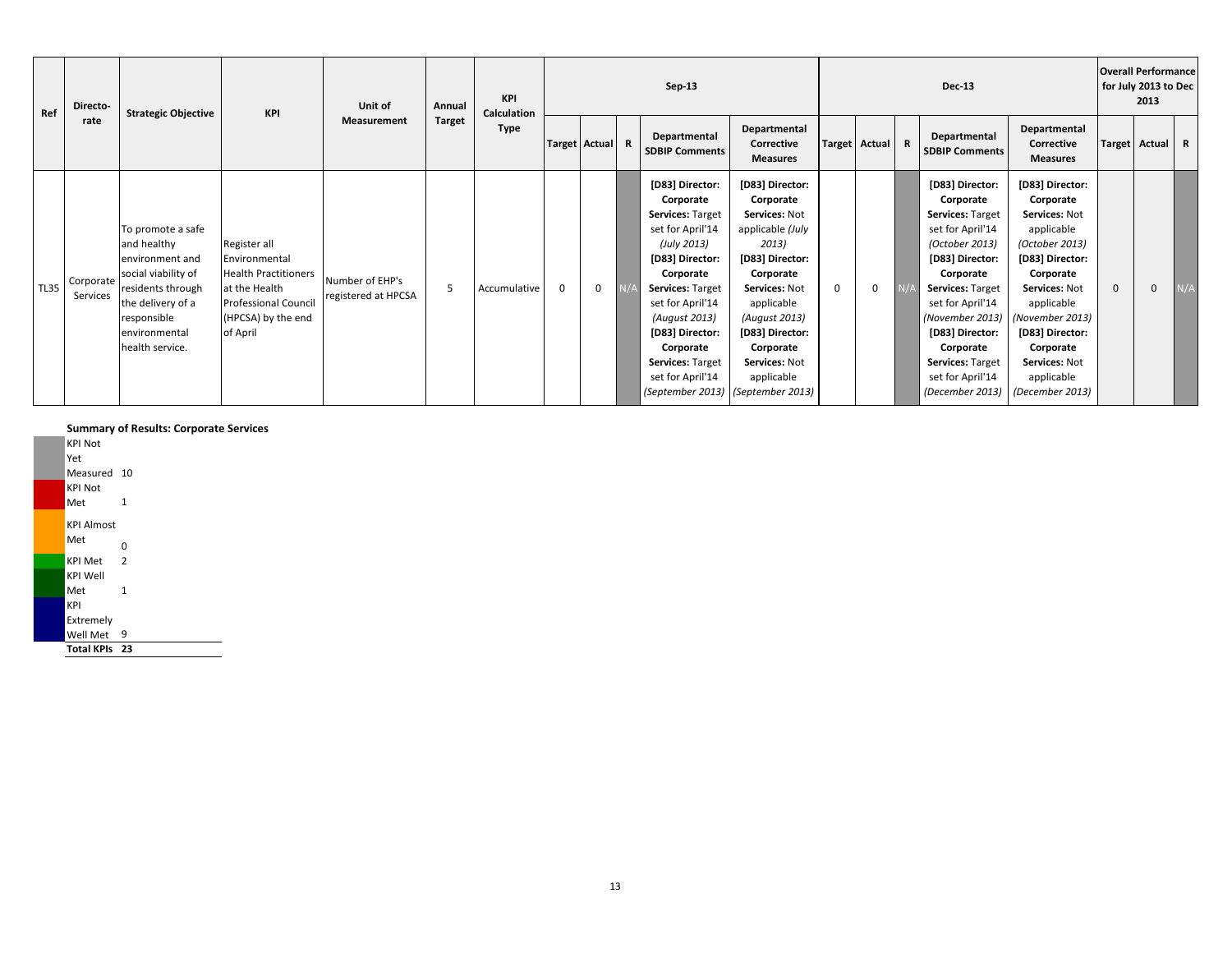| Ref         | Directo-                  | <b>Strategic Objective</b>                                                                     | KPI                                                                                                                              | Unit of                                    | Annual        | KPI<br><b>Calculation</b><br><b>Type</b> | $Sep-13$      |     |                |                                                                                                                                              |                                               |             | <b>Dec-13</b>   |  |                                                                                            |                                               |              | <b>Overall Performance</b><br>for July 2013 to Dec<br>2013 |             |  |
|-------------|---------------------------|------------------------------------------------------------------------------------------------|----------------------------------------------------------------------------------------------------------------------------------|--------------------------------------------|---------------|------------------------------------------|---------------|-----|----------------|----------------------------------------------------------------------------------------------------------------------------------------------|-----------------------------------------------|-------------|-----------------|--|--------------------------------------------------------------------------------------------|-----------------------------------------------|--------------|------------------------------------------------------------|-------------|--|
|             | rate                      |                                                                                                |                                                                                                                                  | <b>Measurement</b>                         | <b>Target</b> |                                          | Target Actual |     | $\mathbf R$    | Departmental<br><b>SDBIP Comments</b>                                                                                                        | Departmental<br>Corrective<br><b>Measures</b> |             | Target Actual R |  | Departmental<br><b>SDBIP Comments</b>                                                      | Departmental<br>Corrective<br><b>Measures</b> |              | <b>Target Actual</b>                                       | $\mathbf R$ |  |
|             | <b>Technical Services</b> |                                                                                                |                                                                                                                                  |                                            |               |                                          |               |     |                |                                                                                                                                              |                                               |             |                 |  |                                                                                            |                                               |              |                                                            |             |  |
| <b>TL30</b> | Technical<br>Services     | To improve and<br>maintain our roads<br>and promote<br>effective and save<br>transport for all | 100% of roads capital<br>conditional grant<br>spent (Actual<br>expenditure divided<br>by approved<br>allocation received)        | % spent of approved<br>grant allocation    | 100%          | Carry Over                               | 15%           | 53% | - B            | [D99] Director<br>Technical<br>Services: Note<br>roads financial<br>year from April.<br>To be amended!!<br>(September 2013)                  |                                               | 35%         | 87.40% B        |  | [D99] Director<br><b>Technical</b><br>Services: Roads<br>financial year<br>(December 2013) |                                               | 35%          | 87.40% B                                                   |             |  |
| <b>TL31</b> | Technical<br>Services     | To improve and<br>maintain our roads<br>and promote<br>effective and save<br>transport for all | Maintenance of<br>provincial roads<br>measured by the<br>number of<br>kilometers graded<br><i>(routine</i><br>maintenance)       | Number of<br>Kilometers of roads<br>graded | 8,400         | Accumulative                             | $\mathbf 0$   | 0   |                |                                                                                                                                              |                                               | $\mathbf 0$ | 0               |  |                                                                                            |                                               | $\mathbf{0}$ | $\mathbf{0}$                                               | N/A         |  |
| <b>TL32</b> | Technical<br>Services     | To improve and<br>maintain our roads<br>and promote<br>effective and save<br>transport for all | 100% of roads<br>operational<br>conditional grant<br>spent (Actual<br>expenditure divided<br>by approved<br>allocation received) | % spent of approved<br>grant allocation    | 100%          | Carry Over                               | 15%           | 46% | $\overline{B}$ | [D101] Director<br>Technical<br>Services: Note<br>Roads financial<br>vear from 1st April<br>thus<br>6679430/1452701<br>4 (September<br>2013) |                                               | 35%         | 72.50% B        |  | [D101] Director<br>Technical<br>Services: Roads<br>financial year<br>(December 2013)       |                                               | 35%          | 72.50% B                                                   |             |  |
| <b>TL33</b> | Services                  | To pursue economic<br>Technical growth opportunities<br>that will create<br>descent work.      | Create temporary<br>job opportunities in<br>terms of identified<br>road projects                                                 | Number of job<br>opportunities<br>created  | 15            | Accumulative                             | $\mathbf 0$   | 0   |                |                                                                                                                                              |                                               | $\mathbf 0$ | 0               |  |                                                                                            |                                               | $\mathbf{0}$ | $\mathbf 0$                                                | V/A         |  |

## **Summary of Results: Technical Services**

KPI Not Yet Measured<sub>2</sub> KPI Not Met 0 KPI Almost  $M$ et 0 KPI Met 0 KPI Well Met 0 KPI Extremely Well Met 2 **Total KPIs 4**